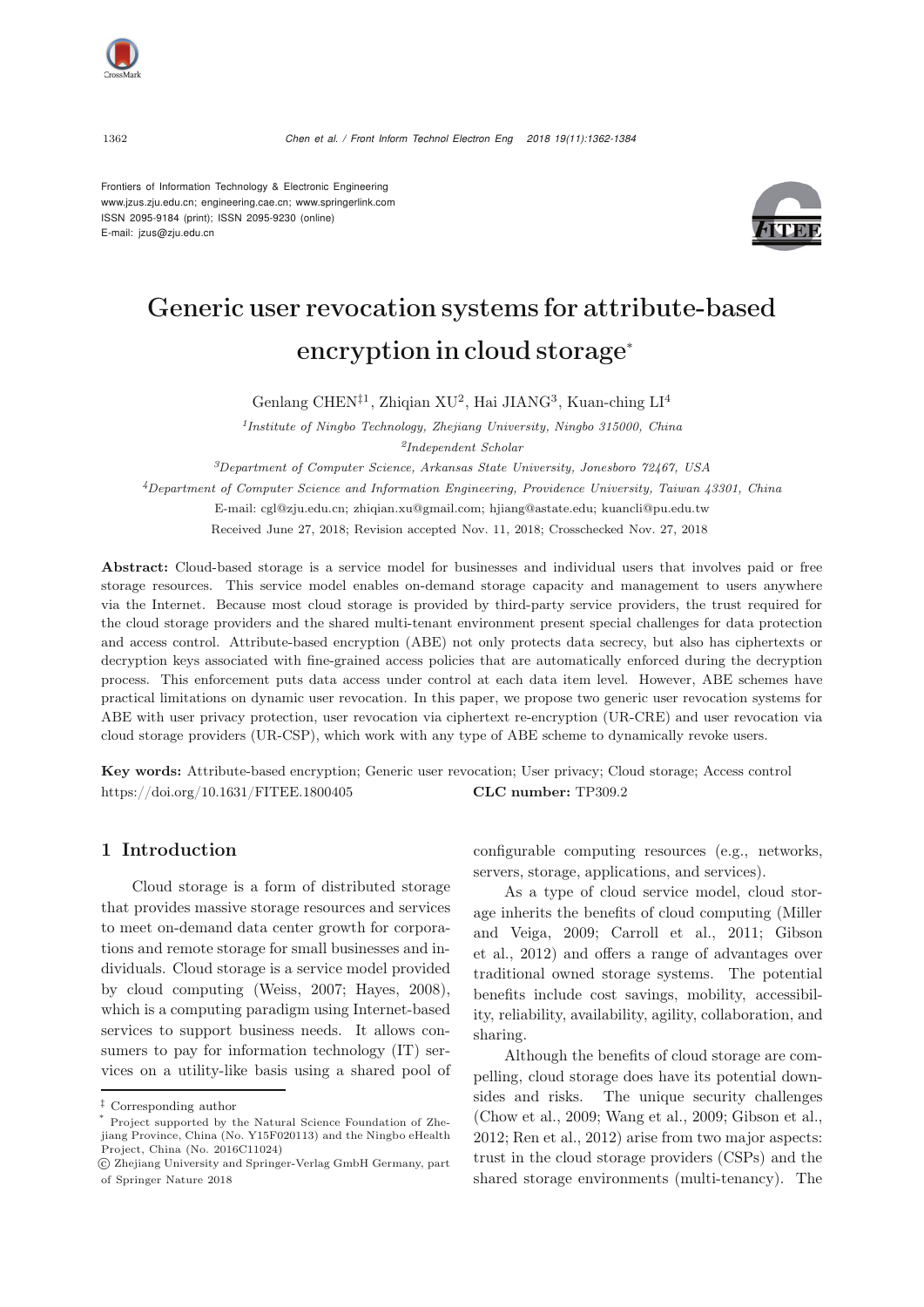unique security challenges have special requirements for data protection and access control.

Due to the trustworthiness of cloud storage systems, data needs to be capable of 'self-protection'. We refer to this as 'data-centric access control'. In data-centric access control, sensitive data is encrypted before it is sent to cloud storage. Thus, data-centric access control requires the following characteristics:

1. Fine-grained protection: The data access policy is defined at a data-item level. The access policy should be enforced at each access attempt, with or without involvement of the owner.

2. Dynamic access rights management: Granting or revoking of user access rights to a particular data item should be straightforward to conduct and should, ideally, be performed almost instantaneously.

3. Efficient key management: Critical key management operations, such as key distribution, key revocation, and key refreshing, should be conducted in an efficient manner that scales well, and is appropriate for the highly dynamic and heterogeneous nature of a cloud storage environment.

For user access control and management in untrusted cloud storage, user privacy protection should be considered. We refer to this as 'user-centric access control'. We argue that it should have the following characteristics:

1. Anonymous access control: Access control mechanisms should anonymously authenticate users.

2. Dynamic user management: User access granting or revocation should be anonymous, dynamic, and instantaneous to CSPs. CSPs does not need to know any user's actual identification information (PII) or administer any user information that can be directly or indirectly linked to the user's true identity.

As data is accessed by users, a data access control mechanism in untrusted cloud storage should be concerned with both the requirements of data- and user-centric controls.

The notion of attribute-based encryption (ABE) was introduced by [Sahai and Waters](#page-22-4) [\(2005\)](#page-22-4). It is a type of public-key encryption that has a one-tomany relationship between a public key and a set of decryption keys. Data is encrypted by a public key and a set of system parameters. The decryption keys or decryption process is associated with an access policy. A user can encrypt data addressed to

a group of users that have a specific set of requirements without knowing each individual user in the group ahead of time. Users who have the attributes satisfying the access policy can decrypt the data. All the ciphertexts or decryption keys are associated with fine-grained access policies that are automatically enforced in the decryption process.

It is always important to enforce fine-grained protection of anonymity of the participants in an untrusted environment [\(Wang and Huang](#page-22-5), [2018](#page-22-5)), especially in ABE systems where the data owners and users are decoupled [\(Wang et al.](#page-22-6), [2014,](#page-22-6) [2015](#page-22-7)). When using ABE to protect sensitive data, access policies can be defined by data owners. Data is encrypted by a data owner based on an access policy and is stored in cloud storage. The access policy is automatically enforced during the data decryption process. ABE does not need data owners or a third party, such as a CSP, to mediate the data access. Furthermore, when data is backed up on different servers in the cloud, the access policy is also transferred and enforced.

Although ABE is one of the ideal choices for data-centric protection in a cloud environment, dynamic user revocation is the practical limitation. An access policy in ABE defines a group of users who share the same set of attributes. When a user is revoked, the user may still hold a valid private key to decrypt the data. To remove the user's access, the data owner has to re-generate the public key and re-issue new private keys to other users in the same group. Also, the data will need to be decrypted and re-encrypted under the new key. This is not scalable in highly distributed cloud storage.

User revocation has been studied in this study. However, most current user revocation systems work only with some particular ABE schemes, and are not flexible enough to be adapted to work with general ABE schemes. User revocation is the process of removing a user's data access privilege, and in most cases, user identities are used for user identification in the rest part of revocation. In untrusted cloud storage, user identities need to be protected and separated from CSPs. Because most existing user revocation schemes have not considered user privacy protection, a data owner has to mediate every request to protect user privacy. This means that a user's request must be routed from the CSP to the data owner before the user's privilege is determined. This is not scalable. Therefore, a practical user revocation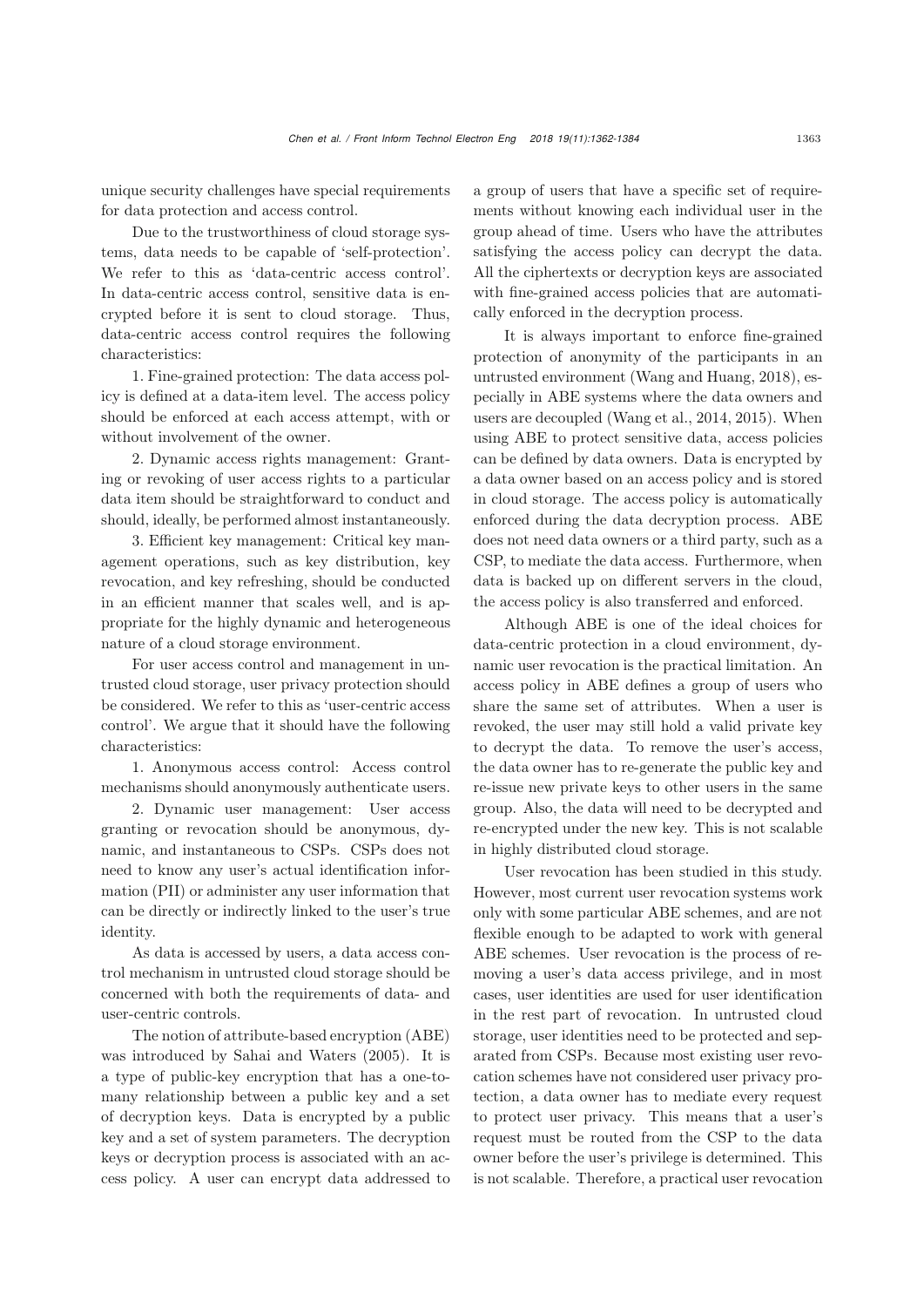system for ABE schemes in an untrusted cloud storage environment should be capable of anonymously identifying a revoked user without including a data owner or a trusted party in the data retrieval process.

With these aspects in mind, we have designed and built two dynamic user revocation systems using existing ABE schemes to protect data and user privacy in cloud storage. These two user revocation systems have three features:

1. Generic: Revocation capability can be directly applied to any ABE scheme.

2. Dynamic: Revocation is instantaneous with no need to re-issue any ABE private key to users.

3. Anonymous: Users are anonymous to CSPs. A revoked user is anonymously prevented from accessing data in the data retrieval or decryption process.

## 2 Related work

#### 2.1 Attribute-based encryption

In their landmark work, [Sahai and Waters](#page-22-4) [\(2005](#page-22-4)) proposed fuzzy identity based encryption (FIBE) which allows error tolerance in identity based encryption (IBE) [\(Boneh and Franklin, 2003\)](#page-21-4) for biometric applications. Every identity is viewed as a set of descriptive attributes  $\omega$ . A user can decrypt a ciphertext encrypted by identity attributes  $\omega'$  if and only if his/her identity attributes  $\omega$  overlap with  $\omega'$ for at least a pre-determined threshold value d  $(\omega$  $\cap$   $\omega' \geq d$ ). This idea of designing fine-grained data protection was later formalized as ABE.

In ABE, an attribute authority (AA) is used to issue private keys (in the form of key shares) to users. When the system is initialized, a public key, a master secret, and system parameters are generated. Data is encrypted by the public key and system parameters. The master secret is used to derive user private keys that are used to decrypt data. There are two major classes of ABE schemes: key-policy ABE (KP-ABE) and ciphertext-policy ABE (CP-ABE). In KP-ABE schemes, a user's private key is issued based on an access policy. The ciphertext is associated with a set of attributes defined by the encryptor. A user can decrypt data if the attributes associated with the data's ciphertext comply with the access policy associated with the user's private key. The idea is reversed to CP-ABE schemes, where the AA issues a

private key based on the attributes held by a user. A ciphertext is associated with an access policy defined by an encryptor. A user can decrypt a ciphertext if the user has the attributes satisfying the access policy of the ciphertext.

One of the crucial security features of ABE is collusion-resistance. Since user private keys are all derived from the same master secret, it is important that each user's private key should be sufficiently randomized to prevent users from pooling their partial private keys (attribute key shares) together to decrypt any ciphertext.

The KP-ABE concept was first introduced by [Goyal et al.](#page-21-5) [\(2006](#page-21-5)[\).](#page-22-4) [The](#page-22-4) [initial](#page-22-4) [construction](#page-22-4) [of](#page-22-4) Sahai and Waters [\(2005](#page-22-4)) can handle only one threshold gate in an access tree. The expressibility of the access policy was greatly improved in [Goyal et al.](#page-21-5) [\(2006](#page-21-5)). [Ostrovsky et al.](#page-22-8) [\(2007](#page-22-8)) proposed a scheme that supports a non-monotone access tree. The primary drawback of [Ostrovsky et al.](#page-22-8) [\(2007](#page-22-8))'s scheme is that the size of a private key can blow up with the maximum number of attributes associated with a cipher[text.](#page-22-8) [Lewko et al.](#page-22-9) [\(2010a](#page-22-9)[\)](#page-22-8) [improved](#page-22-8) Ostrovsky et al. [\(2007\)](#page-22-8)'s scheme to dramatically reduce the size of private keys.

The first CP-ABE scheme was proposed by [Bethencourt et al.](#page-21-6) [\(2007](#page-21-6)). This scheme allows an access policy expressed by a monotone tree and uses a secret sharing scheme [\(Shamir](#page-22-10), [1979](#page-22-10)) in the construction. [Waters](#page-22-11) [\(2011](#page-22-11)) took a different approach by using a linear sec[ret](#page-22-12) [sharing](#page-22-12) [scheme](#page-22-12) [\(LSSS\)](#page-22-12) [\(](#page-22-12)Karchmer and Wigderson, [1993\)](#page-22-12) to represent an access policy. This approach was later extended by [Lewko et al.](#page-22-13) [\(2010b\)](#page-22-13) and [Okamoto and Takashima](#page-22-14) [\(2010](#page-22-14)). Since [Bethencourt et al.](#page-21-6) [\(2007](#page-21-6))'s scheme was proved secure only in the generic model, multiple approaches were proposed to construct expressive and efficient CP-ABE schemes in the standard model [\(Goyal et al.](#page-21-7), [2008](#page-21-7)[;](#page-22-11) [Ibraimi et al.](#page-22-15)[,](#page-22-11) [2009](#page-22-15)[;](#page-22-11) [Lewko et al., 2010b](#page-22-13)[;](#page-22-11) Waters, [2011](#page-22-11)). Non-monotone access structures in CP-ABE were studied by [Cheung and Newport](#page-21-8) [\(2007\)](#page-21-8). The initial construction was proved to be CPA-secure under the DBDH assumption, and then was improved to be CCA-secure using the Canetti-Halevi-Katz technique [\(Canetti et al.](#page-21-9), [2004\)](#page-21-9).

The aforementioned ABE schemes focus on the expressiveness of the access policy and security. However, the size of the ciphertext can linearly grow with the increase of the number of attributes. To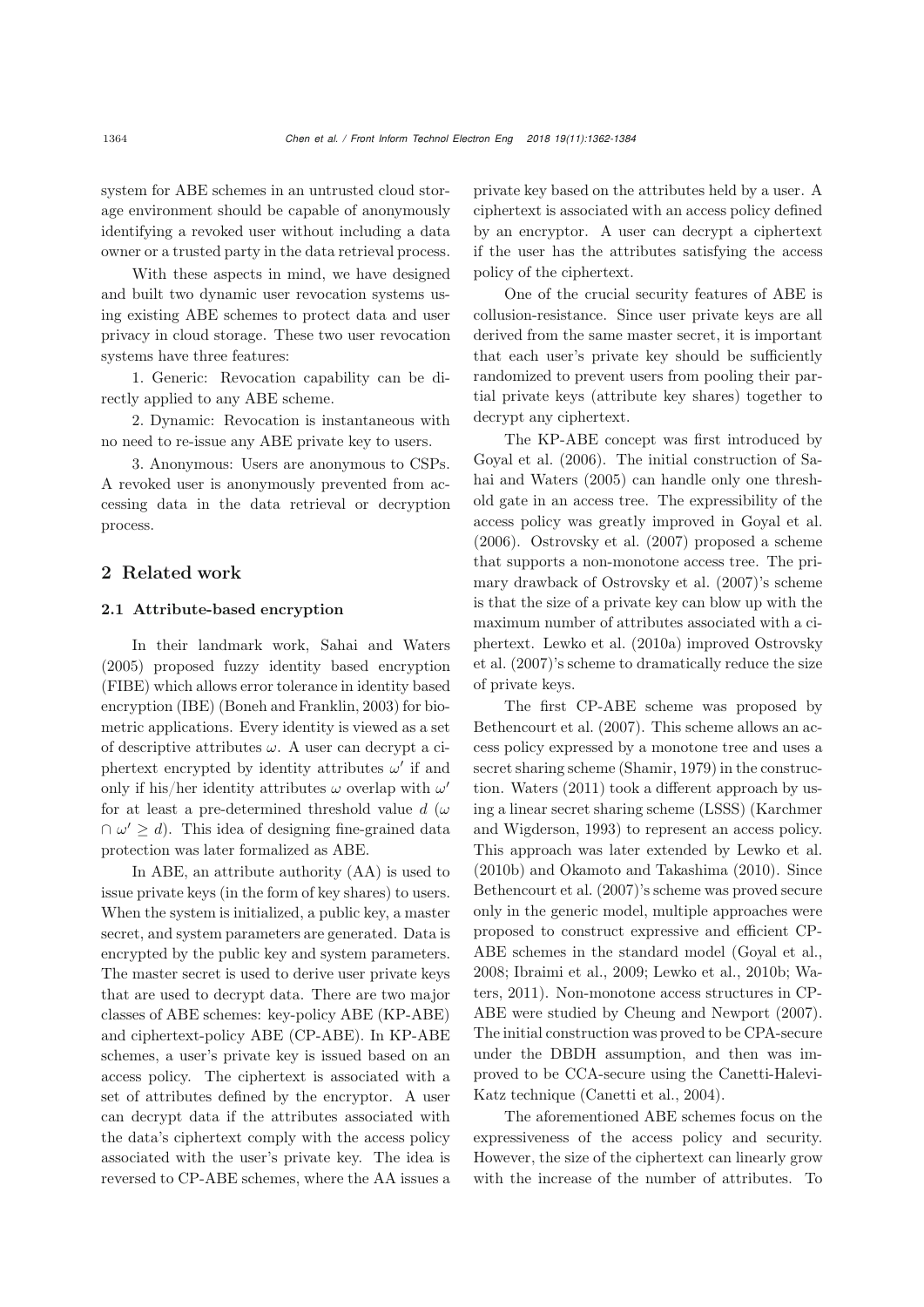improve efficiency, schemes with a constant-size ciphertext have been studied by [Emura et al.](#page-21-10) [\(2009\)](#page-21-10), [Herranz et al.](#page-21-11) [\(2010\)](#page-21-11), [Attrapadung et al.](#page-21-12) [\(2011\)](#page-21-12), and [Chen et al.](#page-21-13) [\(2013\)](#page-21-13) for threshold access trees, and [Chen et al.](#page-21-14) [\(2011](#page-21-14)) and [Attrapadung et al.](#page-21-15) [\(2012\)](#page-21-15) for non-monotone access trees.

Multi-authority ABE (MA-ABE) schemes have been studied by [Chase](#page-21-16) [\(2007](#page-21-16)), [Lin et al.](#page-22-16) [\(2008\)](#page-22-16), [Chase and Chow](#page-21-17) [\(2009](#page-21-17)[\),](#page-22-17) [Lewko et al.](#page-22-13) [\(2010b](#page-22-13)[\),](#page-22-17) Lewko and Waters [\(2011](#page-22-17)), [Li et al.](#page-22-18) [\(2011](#page-22-18)), and [Han et al.](#page-21-18) [\(2012](#page-21-18)). In an MA-ABE system, multiple AAs work together to generate user private keys, with each AA being responsible for a disjoint set of attributes. One of the biggest challenges is to prevent users from colluding. This requires that the key shares issued by different AAs be linked in a unique way for different users.

# 2.2 User revocation in attribute-based encryption

There has been prior research on dealing with the practical problems of implementation of ABE schemes, particularly with respect to revocation [issues.](#page-22-19)

Pirretti et al. [\(2006](#page-22-19)) associated attributes with expiry tim[es.](#page-21-6) [This](#page-21-6) [idea](#page-21-6) [was](#page-21-6) [enhanced](#page-21-6) [by](#page-21-6) Bethencourt et al. [\(2007](#page-21-6)) who suggested to associate private keys (or key shares) with expiry times. Both schemes require users periodically contact the AA for new private keys (or key shares). This process has potential scalability issues and can revoke users instantly.

Junod and Karlov [\(2010\)](#page-22-20) constructed a CP-ABE based broadcast encryption scheme that supports direct (or instant) user revocation. In their scheme, each receiver's identity is mapped to an individual attribute. The access policy consists of a set of system attributes with a set of identity attributes. Individual user revocation is achieved by updating the set of identity attributes in the access policy. This scheme is not efficient when applied to cloud storage systems because mapping each user's identity to an attribute can make the ciphertext linearly grow. It also discloses user identities to CSPs. In addition, data owners should not be directly involved in controlling data distribution after the data [has](#page-22-21) [been](#page-22-21) [stored](#page-22-21) [a](#page-22-21)t the CSP.

Jahid et al. [\(2011](#page-22-21)) achieved user revocation with a semi-trusted proxy to participate in the decryption process. In their proposed scheme, each user obtains an identity key in addition to their attribute key shares. The identity keys are generated by a data owner using a secret sharing scheme. The data owner also generates a proxy key for the proxy, who uses the proxy key to transfer the ciphertext in such a way that only non-revoked users with their identity keys can decrypt the data. The proxy key is regenerated whenever a user is revoked. Although the scheme achieves dynamic user revocation without attribute key regeneration, it can revoke only a predefined number of users. In addition, adding a new user to the system can trigger re-keying of all the existing identity keys, which presents a potential scalability issue and some key management issues.

Hur and Noh [\(2011\)](#page-22-22) used attribute key encryption keys (KEKs) to address user revocation for BSW's CP-ABE scheme [\(Bethencourt et al.](#page-21-6), [2007\)](#page-21-6). Their scheme requires a data service manager (such as a CSP) to generate attribute KEKs and distribute the keys to users. The attributes in the access policy of a ciphertext are re-encrypted by their KEKs before the ciphertext is sent to a user. When a user is revoked, the impacted attribute KEKs are updated and redistributed. This approach brings potential management overhead. The attribute KEKs are generated and maintained via a global binary tree that assigns users to the leaf nodes. For a large group of users, maintaining the binary tree becomes much harder when the system needs to add or delete users. The data service manager also has to know every user's attribute set to generate and distribute their attribute KEKs, which requires trust in the data service manager. This kind of trust does not exist in untrusted cloud storage environments. In addition, every user needs to have two sets of keys: secret attribute key shares and attribute KEKs.

Another user revocation approach is to associate ciphertext with expiration times. In this approach, ciphertexts are encrypted with additional time sta[mp](#page-22-23) [attributes](#page-22-23) [and](#page-22-23) [periodic](#page-22-23) [key](#page-22-23) [updates.](#page-22-23) Sahai et al. [\(2012\)](#page-22-23) proposed a revocable storage that prevents revoked users from accessing the data once their access rights are removed. They introduced the notion of ciphertext delegation, where a ciphertext encrypted under a certain policy can be re-encrypted to a more restrictive policy using only public information. Using ciphertext delegation, the CSP can re-encrypt the ciphertexts from time t to  $t + 1$ .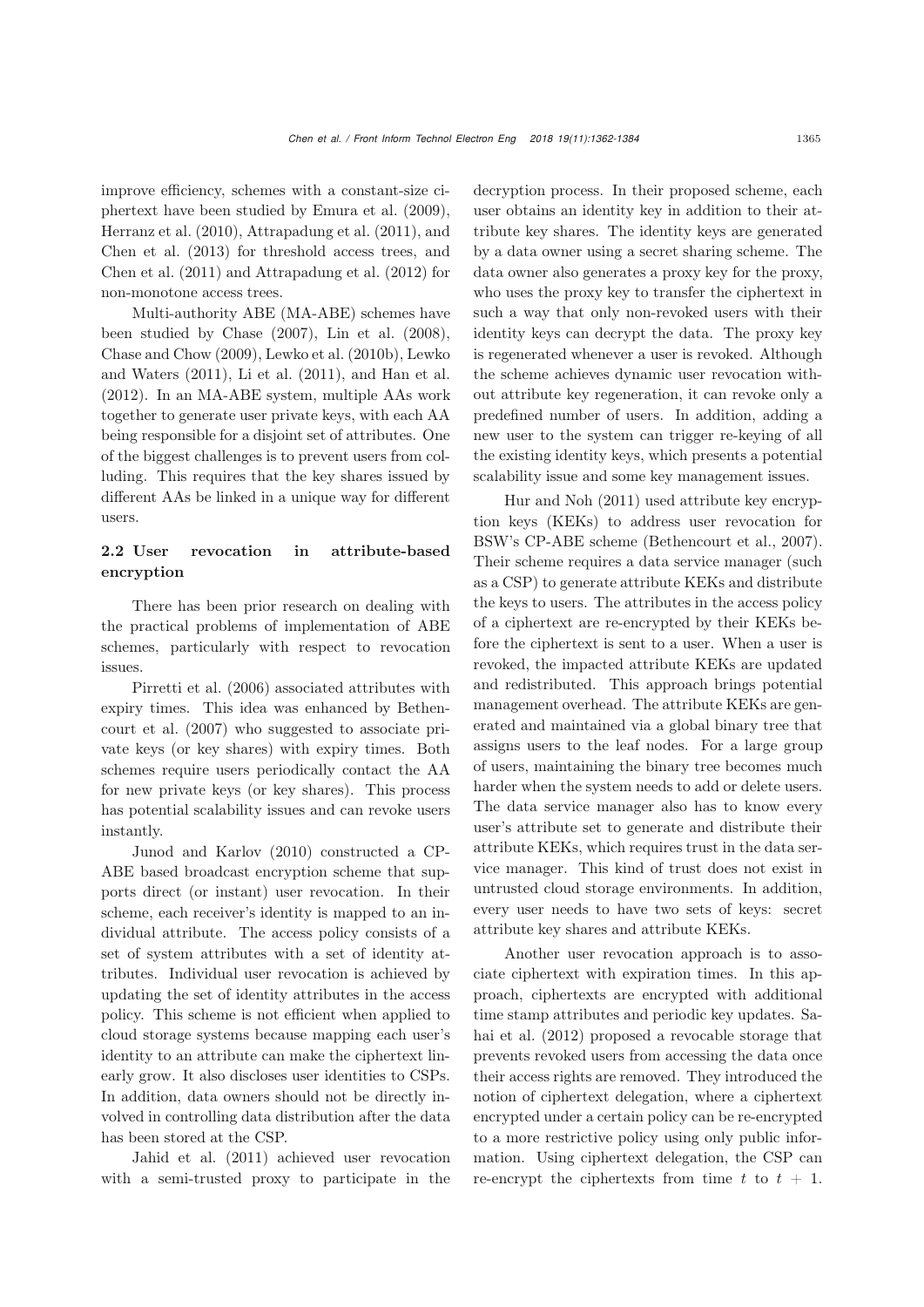However, this mechanism requires user private keys to be periodically updated for all non-revoked users, which can potentially create a key distribution overhead in a large group of users. Users also have to keep different versions of the keys to decrypt the data.

Because most of the existing user revocation schemes work with individual schemes, we have proposed a flexible revocation model (dynamic user revocation and key refreshment, DURKR), which can work with CP-ABE schemes for dynamic user revocation and key refreshing [\(Xu and Martin, 2012\)](#page-22-24). In the model, the master secret is split into two parts: one part is used by CP-ABE schemes to issue the attribute private keys; the other part is used to issue a proxy delegation key that is used to re-encrypt ciphertexts of CP-ABE, and thus only non-revoked users can eventually decrypt data. Although the model is intended to be flexible to work with any type of CP-ABE scheme, it requires some modification of the underlying scheme to incorporate an addi[tional](#page-22-25) [key](#page-22-25) [share.](#page-22-25) [In](#page-22-25) [our](#page-22-25) [other](#page-22-25) [work](#page-22-25) [\(](#page-22-25)Xu and Martin, [2013\)](#page-22-25), a generic framework was proposed to be adopted to any type of ABE scheme. In addition, the framework avoids the potential key escrow in ABE schemes with centralized AA settings. However, the framework does not effectively prevent revoked and non-revoked users from colluding.

The application of ABE to cloud environments has been studied. [Yu et al.](#page-22-26) [\(2010\)](#page-22-26) proposed a scheme to protect data files in a semi-trusted cloud environment. [Wang et al.](#page-22-27) [\(2011](#page-22-27)) built a hierarchical CP-ABE (HABE) model using the notion of a hierarchical IBE (HIBE) scheme. [Parno et al.](#page-22-28) [\(2012](#page-22-28)) constructed a verifiable computation scheme with public delegation and verifiability based on an ABE scheme. [Yang et al.](#page-22-29) [\(2013](#page-22-29)) proposed an access control framework using a CP-ABE scheme for cloud storage systems. The framework also enables dynamic attribute revocation. [Yu et al.](#page-22-30) [\(2008](#page-22-30)) proposed a CP-ABE scheme with a hidden access policy for untrusted content distribution networks. Their scheme also uses periodic key expiration to manage user revocation.

#### 3 Our contribution

We have designed and constructed two data protection systems using ABE schemes in untrusted cloud storage. Because ABE protects data privacy, the newly developed systems focus on building generic user revocation mechanisms that could work with any ABE scheme and also protect user privacy during the revocation process.

To achieve generic and anonymous user revocations, we aim at controlling the user access to ABE ciphertexts. If a revoked user cannot obtain an ABE ciphertext, then the user will not be able to decrypt the data even though the user might hold a valid ABE private (decryption) key. If such control of ciphertext access is independent of ABE, then the revocation mechanism can be generically applied to any ABE scheme. With these two considerations in mind, our solution is to build an extra layer on top of an ABE scheme to control access to ABE ciphertexts. This layer, using a dynamic and anonymous accumulator technique, treats ABE as a black box. It removes the need for a data owner to mediate every data retrieval and makes users anonymous to CSPs. Using this layer, the two systems are built as follows:

1. User revocation via ciphertext re-encryption (UR-CRE): This system re-encrypts ABE ciphertexts with accumulator (group) keys, and therefore only non-revoked users can decrypt the re-encrypted ABE ciphertexts to obtain ABE ciphertexts. Users are anonymous to CSPs during the data retrieval process. The benefit of this re-encryption system is three-fold:

(1) It enables desirable user revocation control (generic, dynamic, and anonymous) for any type of ABE scheme.

(2) It protects the integrity and secrecy of the access policy embedded in ABE ciphertexts. Because access policies of CP-ABE can be parts of the ciphertexts in plaintext format, they are vulnerable to alteration and information leakage in regard to who can decrypt the data. The same issue exists in KP-ABE, where attributes are also in plaintext format.

(3) Data is self-protected. Revoked users are automatically prevented from decrypting the reencrypted ciphertexts during the decryption process.

The drawback of this system is the overhead associated with the ciphertext re-encryption and key management of accumulators on the data owner side.

2. User revocation via cloud storage providers (UR-CSP): This system separates user revocation control from data encryption, and uses untrusted CSPs to eliminate the overhead associated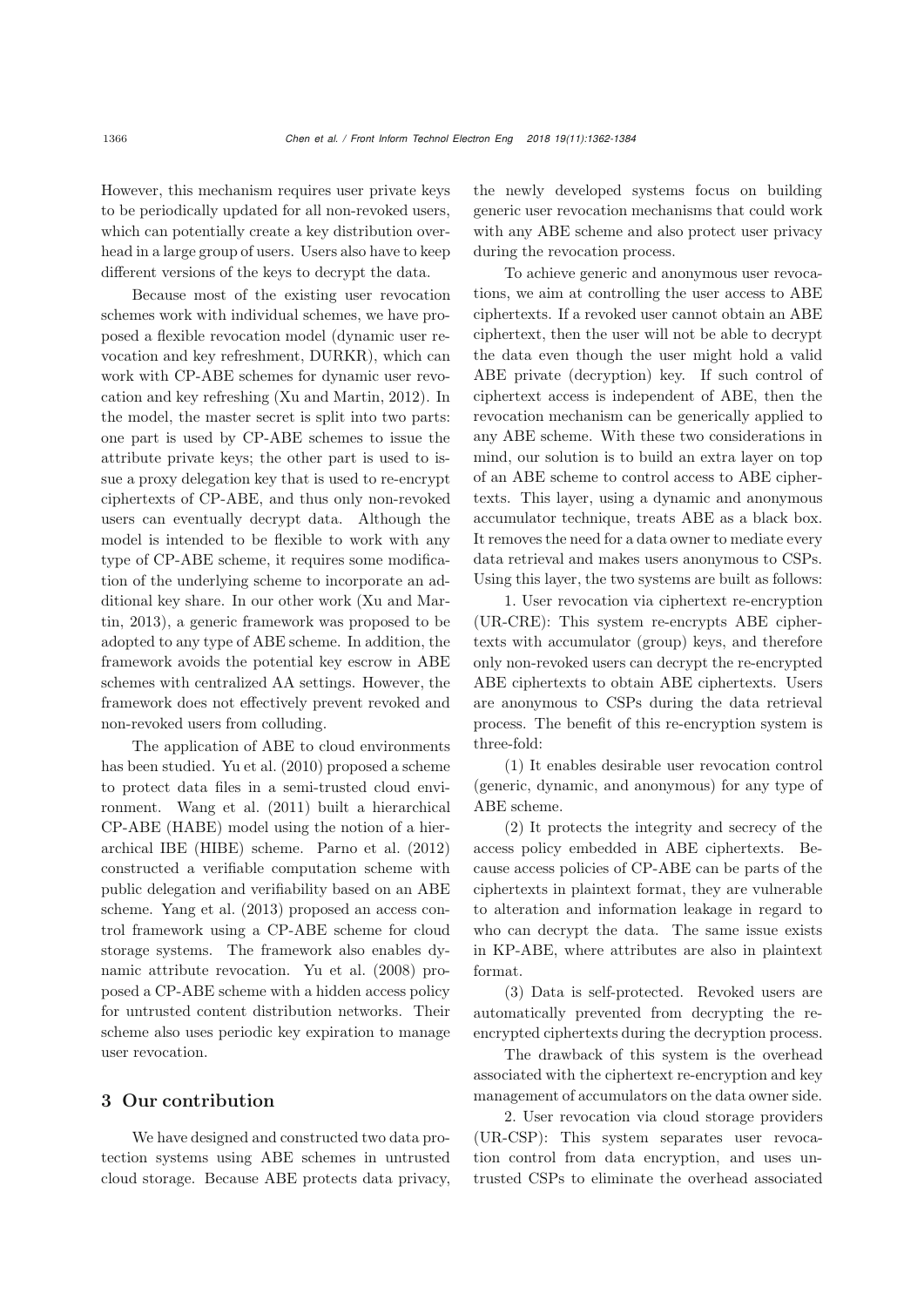with ciphertext re-encryption. We use the anonymous accumulator mechanism to achieve the desired user verification (generic, dynamic, and anonymous), and therefore user privacy is protected during the verification process. Any revoked user is anonymously verified by CSPs and prevented from accessing ABE ciphertexts after the user's revocation.

Because ABE ciphertexts are not re-encrypted when stored at CSPs, the possible downside of this approach is that access policies included in ciphertexts are exposed to CSPs or any adversary in the unencrypted channels during transmission. The integrity and privacy of access policies are at risk.

Because accumulators are the cornerstones of building our revocation systems, we will introduce the dynamic accumulator concept first, followed by the algorithm constructions used in this study.

## 4 Accumulator

Accum[ulators](#page-21-19) [were](#page-21-19) [first](#page-21-19) introduced by Benaloh and de Mare [\(1993\)](#page-21-19) as a method to condense a set of values (elements) into one value (referred to as an accumulator's aggregate value or simply an aggregate value in this study), and thus a short witness is used to demonstrate that a value has been condensed in an aggregate value. The witness has the following characteristics: (1) It is unique if the value being aggregated is unique; (2) It is infeasible to forge a witness for a value that has not been accumulated; (3) No information about the accumulated value can be leaked through the value of the witness or the aggregate value. An accumulator is called 'universal' if it supports efficient zero-knowledge membership and non-membership proofs. An accumulator is called 'dynamic universal' if the accumulator's aggregate value, membership, and non-membership witnesses can be efficiently updated.

Camenisch and Lysyanskaya [\(2002\)](#page-21-20) introduced the notion of dynamic universal accumulator (DUA). The cost of adding or deleting an element is independent of the number of elements accumulated. Using a zero-knowledge protocol, the scheme can prove whether a committed value is in an accumulator or not. The scheme was constructed under the strong RSA assumption. A DUA based on a bilinear map was proposed by [Nguyen](#page-22-31) [\(2005](#page-22-31)). [Au et al.](#page-21-21) [\(2009](#page-21-21)) extended [Nguyen](#page-22-31) [\(2005\)](#page-22-31)'s work and built a DUA

under the DDH assumption. The DUA has been used [for](#page-21-22) [anonymous](#page-21-22) [credential](#page-21-22) [attestation](#page-21-22) [\(](#page-21-22)Brickell et al., [2004\)](#page-21-22).

#### 4.1 Accumulators based on bilinear maps

The accumulator scheme used in our systems is based on the scheme of [Au et al.](#page-21-21) [\(2009](#page-21-21)). The following algorithm descriptions directly come from [Au et al.](#page-21-21) [\(2009\)](#page-21-21):

1. Setup( $1^n$ ): This algorithm takes the security parameter  $1^n$  as the input. It initializes and outputs system parameters as follows:

(1) Let  $e: G \times G \to G_T$  be a bilinear map of prime order p.

(2) Let  $A_k$ :  $2^{Z^*_{p}} \to G$  be an accumulator's function that is parametrized by a randomly selected  $\beta$  $\in Z_p^*$ :  $A_k(X) = g^{\prod_{x \in X} (x+\beta)}$ , where  $x \in Z_p$ ,  $A_k(X)$  $\in G$ , and  $\beta$  is the trapdoor or auxiliary information.

(3) Finally output the system parameters:  $\{G,$  $G_T$ , e,  $A_k$ ,  $\beta$ .

2. MembershipVerification $(w, x, v)$ : The algorithm takes a witness  $w$ , element  $x$ , and accumulator aggregate value  $v$  as the inputs. It proves the membership of  $x$  as follows:

(1) If  $e(w, q^x, q^{\beta}) = e(v, q)$ , output 'true';

(2) Otherwise, output 'false'.

3. MembershipWitness $(x)$ : This algorithm takes an element  $x$  as an input and computes the witness of  $x$  as follows:

(1) For a set of elements  $Y = \{x_1, x_2, \dots, x_n\}$ ∈  $Z_p$ , a membership witness for  $x \in Y$  is calculated as  $w = [g^{\prod_{i=1}^{n} (x_i + \beta)}]^{\frac{1}{x + \beta}}$ .

(2) Output the witness: w.

4. UpdateAccumulator $(x', v, \text{Ops})$ : The algorithm takes a new element  $x'$ , an accumulator aggregate value v, and the operation type Ops ('Add' or 'Delete') as inputs. It updates  $v$  to  $v'$  as follows:

- (1) If Ops = 'Add', then  $v' = v^{x'+\beta}$ ;
- (2) If Ops = 'Delete', then  $v' = v^{\frac{1}{x'+\beta}}$ ;
- $(3)$  Output  $v'$ .

5. UpdateMembershipWitness $(w, x, v, \hat{v}, \Omega)$ ps,  $x'$ ): This algorithm takes the original membership witness  $w$  of  $x$  with respect to the accumulator aggregate value v, the new aggregate value  $\hat{v}$  having  $x'$ , the operation type Ops, and the element  $x'$  as inputs. It computes the new witness of  $x$  in regard to  $\hat{v}$  as follows:

(1) If Ops = 'Add', then  $x'$  is the element newly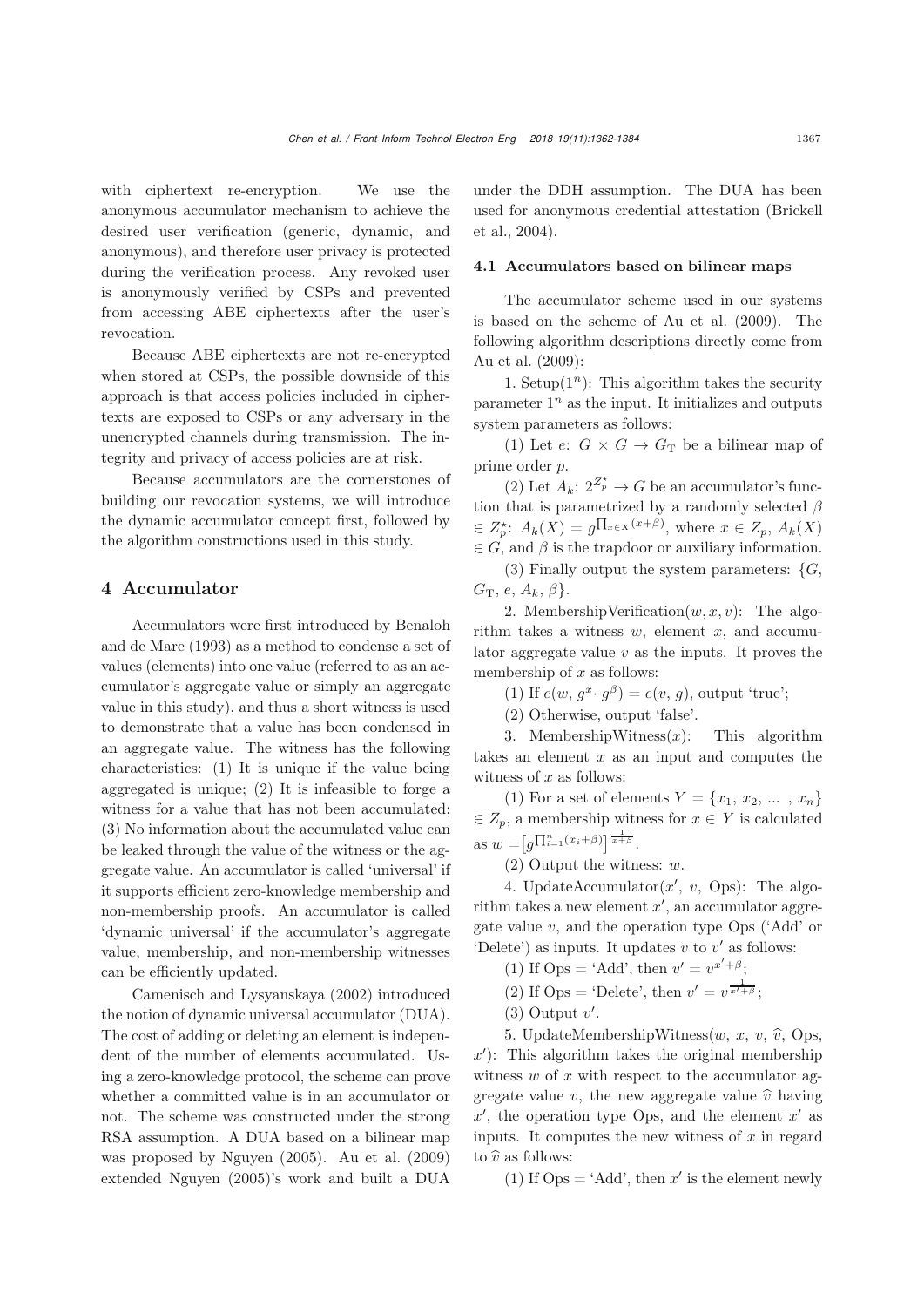added to  $\hat{v}$ , and the new membership witness  $w'$  of x<br>
seen be computed as  $w' = w_1x' - x_1$ . can be computed as  $w' = vw^{x'-x}$ ;

(2) If Ops = 'Delete', then  $x'$  has been removed from  $v$ , and the new membership witness  $w'$  of  $x$  can be calculated as  $w^{\frac{1}{x'-x}}\widehat{v}^{\frac{1}{x-x'}};$ 

 $(3)$  Output  $w'$ .

### 4.2 Dynamic accumulator

We build a dynamic accumulator (DA) using the scheme proposed by [Au et al.](#page-21-21) [\(2009](#page-21-21)) to manage user access to data. We made the following adjustments to fit our systems:

1. We remove the UpdateMemebershipWitness algorithm. Users and CSPs are not trusted with the system parameters in our trust models, and they are not allowed to update their witnesses. Data owners are responsible for centrally managing accumulators and user witness updates.

2. We want to improve the efficiency and scalability of the scheme proposed by [Au et al.](#page-21-21) [\(2009\)](#page-21-21). Like most of the existing accumulator schemes, the scheme proposed by [Au et al.](#page-21-21) [\(2009\)](#page-21-21) has two potential limitations for large-scale systems: an accumulator has a pre-defined number of elements to be aggregated, and adding or deleting an element triggers witness updates of all elements aggregated in the same accumulator. To make the scheme more practical and minimize the impact of witness updates, we use multiple accumulators to manage non-revoked users. This adjustment can be scalable in the following ways:

(1) The witness update impacts only a small numbers of users. Non-revoked users will be divided into groups. Each user belongs only to one group and is aggregated to an accumulator. When a user is revoked, the user is removed from the user's accumulator. The witness updates, and thus impacts only a smaller number of users.

(2) There is no limitation on the number of users in the system. The number of accumulators can be dynamically increased or decreased depending on the number of users in the systems.

(3) Each accumulator is associated with one internal identifier and one external identifier. The differences between the internal and external identifiers are as follows:

a) The internal identifiers (or indexes) are kept by data owners. They are static and sequential. An accumulator is deleted when all associated users have been removed. However, its index is not recycled.

b) The external identifiers are given to users and CSPs to identify or look up accumulators. They are randomized every time the associated accumulators are updated; therefore, the static index numbers are not directly exposed to users and CSPs for extra protection. Furthermore, the numbers used to randomize external identifiers have two main purposes: to randomize ciphertext re-encryption keys when ABE ciphertexts need to be re-encrypted in UR-CRE and to randomize accumulators' aggregate values each time the aggregate values are updated in UR-CSP.

To achieve better efficiency and scalability, the actual implementations can delegate the management of accumulators, especially witness updates and distribution, to a data-owner trusted third party.

Our modification does not change the mathematical and complexity [theory](#page-21-21) [on](#page-21-21) [which](#page-21-21) [DUA](#page-21-21) [\(](#page-21-21)Au et al., [2009\)](#page-21-21) is based. Its security strength remains without relying on the number of elements that can be accumulated into an accumulator or the number of accumulators in a system.

#### 4.2.1 Data structure definition

Table [1](#page-7-0) lists the notations commonly used in this section.

The major data structures used by DA are defined as follows:

1. An accumulator  $\alpha$  contains  $\{v,$  $\{gid_x\}_{1\leq x\leq |\{gid_x\}|}$ , *i*, *y*, where *v* denotes the aggregate value by aggregating the elements in  $\{gid_{\tau}\}\$ and  $|\{gid_{\tau}\}\|$  denotes the number of gids in  $\alpha$ ,  $i$  is the internal identifier (also referred to as internal index) of  $\alpha$ , and y is randomly selected from  $Z_p$  to generate the external identifier in the form of  $q^y$ .

Each component of  $\alpha$  can be further denoted as follows: (1)  $\alpha^1 = v$ ; (2)  $\alpha^2 = {\text{gid}_x}_{1 \le x \le {\text{lgid}_x}};$ (3)  $\alpha^3 = i$ ; (4)  $\alpha^4 = y$ .

2.  $\Phi$  stores a set of accumulators:  $\Phi =$  $\{\alpha_i\}_{1\leq i\leq |\phi|}$ , where  $|\Phi|$  denotes the number of accumulators included.

3.  $w_{\text{gid}}$  is the witness of user gid for an accumulator. Each witness consists of two parts,  $w_{\text{gid}}^1$  and  $w_{\text{gid}}^2$ . The details can be found in Section [4.](#page-8-0)

4.  $\omega_a$  is a witness container to store witnesses of the users in  $\alpha$ :  $\{\{w_{\text{gid}_i}, \text{gid}_i\}_{1 \leq i \leq |\alpha^2|}\}.$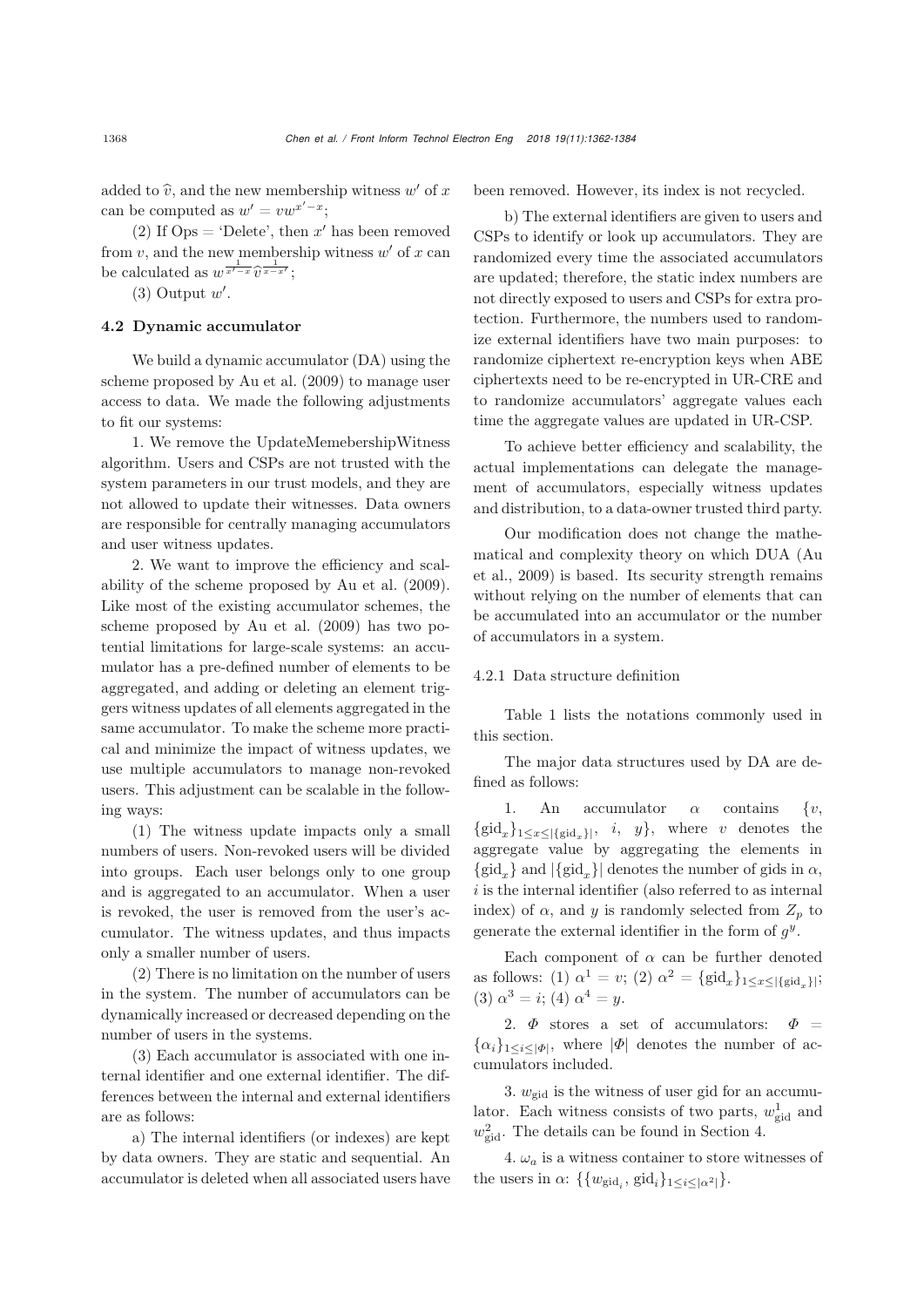| Notation          | Description                                                            |  |  |
|-------------------|------------------------------------------------------------------------|--|--|
| gid               | A user's global unique identifier                                      |  |  |
| Ф                 | Accumulator container containing a set of accumulators                 |  |  |
| $\boldsymbol{k}$  | Maximum number of elements aggregated into an accumulator              |  |  |
| $A_k$             | Accumulator function                                                   |  |  |
| β                 | Trapdoor value for the accumulator function $A_k$                      |  |  |
| $\alpha$          | Container of an accumulator and its information                        |  |  |
| $\boldsymbol{v}$  | An accumulator aggregate value                                         |  |  |
| Ops               | Accumulator operational type—add or delete                             |  |  |
| $\omega_{\alpha}$ | Witness container storing user witnesses of accumulator $\alpha$       |  |  |
| $w_{\text{gid}}$  | User gid's witness of an accumulator                                   |  |  |
| Ind               | An integer counter of the next internal index value for an accumulator |  |  |

<span id="page-7-0"></span>Table 1 Dynamic accumulator (DA) notation

#### 4.2.2 Algorithm construction

Our DA consists of the following algorithms. The details of their usage and information sharing among parties are specified here.

1.  $AccSetup(G, g)$ : Take a group G and a generator  $q$  of  $G$  as the inputs, as shown in Algorithm [1.](#page-7-1) It defines the system parameters used by DA: the maximum number of elements  $k$  in each accumulator, the trapdoor value  $\beta$ , the accumulator function  $A_k$ , and the index counter Ind of internal accumulator identifiers. It initializes  $\Phi$  and returns  $\{k, \beta, A_k\}$ Φ}.

<span id="page-7-1"></span>

- Procedure  $AccSetup(G, g)$
- 1: Begin:
- 2: Select  $k$  to be the maximum number of elements aggregated in an accumulator.
- 3: Randomly select  $\beta \leftarrow Z_p^*$ . /\*The trapdoor of the accumulator function.\*/
- 4: Define  $A_k: 2^{Z^*_{p}} \to G$  to be an accumulator function.  $\binom{*}{{}^*A_k(X)} = g^{\prod_{\text{gid}_i \in X}(\text{gid}_i + \beta)},$  where g is the generator of  $G.*/$
- 5: Let  $v \leftarrow g$ ;  $\alpha \leftarrow \{v, \{\}, 1, \text{null}\}; \Phi \leftarrow \{\alpha\}.$  /\*Initialize an accumulator and an accumulator container.\*/
- 6: Set Ind  $= 2$ . /\*Set the internal index counter to be the next value.\*/
- 7: /\*Note: Ind is internally used. For simplicity, it is not returned.\*/
- 8: Return  $\{k, \beta, A_k, \Phi\}.$
- 9: End

2.  $AccAdd(gid, \Phi)$ : Take a user's global identifier gid and the accumulator container  $\Phi$  as the inputs, as shown in Algorithm [2.](#page-7-2) The algorithm finds the first accumulator in  $\Phi$  that has fewer than k gids. A new accumulator is created if none is found. The algorithm adds the gid to the accumulator and outputs the updated accumulator and  $\Phi$ .

3.  $AccDelete(\text{gid}, \Phi)$ : Take a user's global identifier gid and the accumulator container  $\Phi$  as the inputs, as shown in Algorithm [3.](#page-8-1) It looks for gid in accumulators stored in  $\Phi$ :

# <span id="page-7-2"></span>Algorithm 2 AccAdd Procedure AccAdd(gid, Φ) 1: Begin: 2: Let  $N = |\Phi|$ . /\* Obtain the number of accumulators in  $\Phi.*/$

- 
- 3: Set  $j = 0$ .<br>4: For  $i = 1$  1 For  $i = 1$  to N do /\* Find the first  $\alpha$  that has fewer than  $k$  gids.\*/
- 5: If  $|\alpha_i^2| < k$  then
- 6:  $j = i$ ; abort For loop. /\* The accumulator is found. \*/
- 7: End if
- 8: End for
- 9: If  $j == 0$  then /\* No accumulator is found. Create a new one.\*/
- 10:  $j = N + 1$ .<br>11.  $\alpha_i \leftarrow \{\mathfrak{g},\}$
- $\alpha_i \leftarrow {\text{g}, \{\}, \text{Ind}, \text{null}.}$  /\*Initialize an accumulator.\*/
- 12: Ind = Ind + 1. /\*Increase the counter by 1, and thus it always points to the next value.\*/
- 13: End if
- 14: /\*Add gid to  $\alpha_j$ .\*/<br>15: /\* $\alpha_i^3$  is static and
- 15:  $\frac{* \alpha_j^3}{q}$  is static and does not change once it is set.  $\alpha_j^4$  is dynamic and will be changed outside this algorithm.\*/
- 16:  $\alpha_j \leftarrow \{v_j^{\text{gid}+\beta}, \alpha_j^2 + \{\text{gid}\}, \alpha_j^3, \alpha_j^4\}.$ <br>17. Undete finish at  $\alpha_j^{\text{R}}$ . The state of the state of the state of the state of the state of the state of the state of the state of the state of the state of the s
- 17: Update  $\Phi$  with  $\alpha_j$ . /\*Using  $\alpha_j^3$ , the internal index, to find and replace the existing one or add the new one.\*/
- 18: Return  $\{\alpha_j, \Phi\}.$

19: End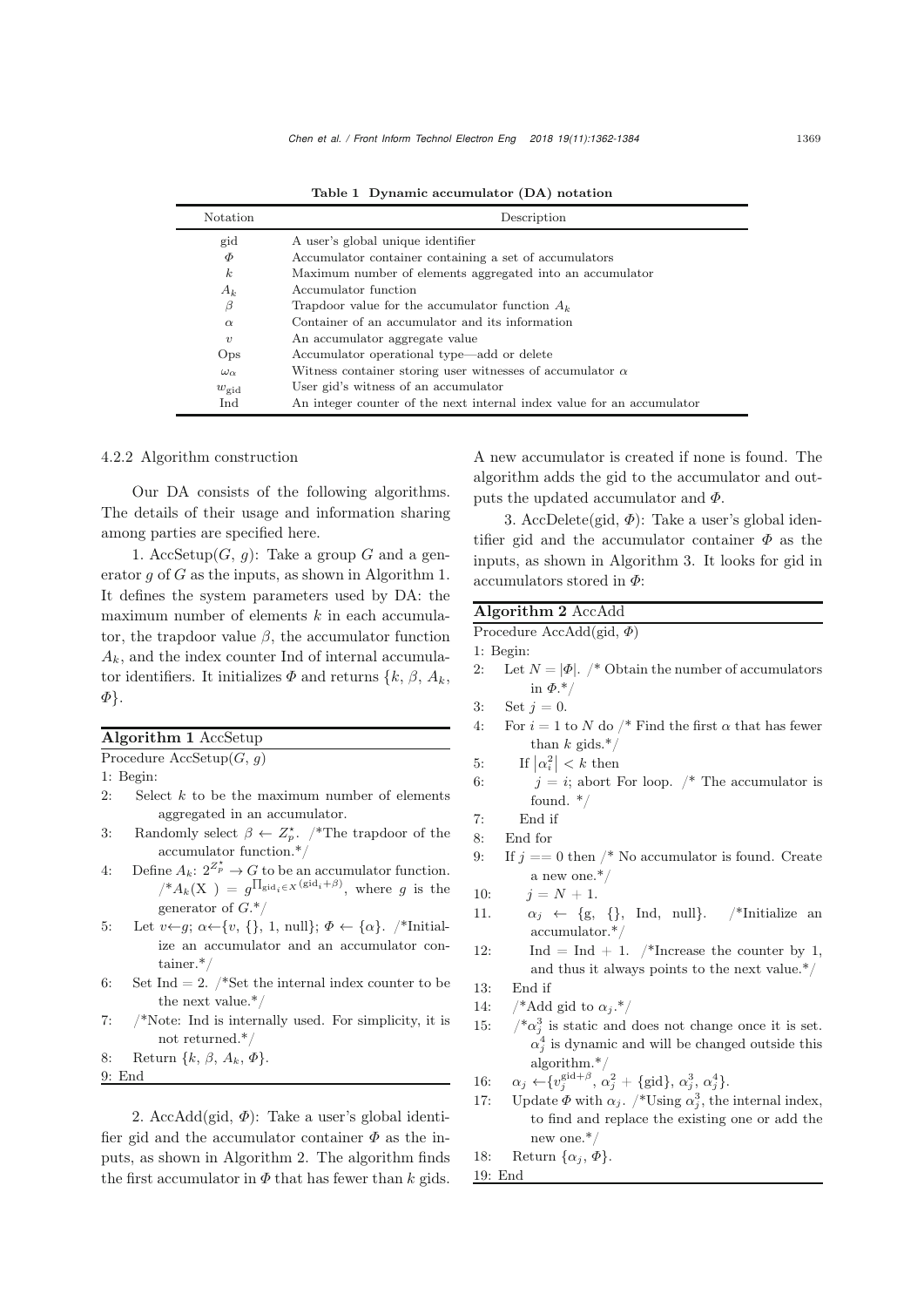<span id="page-8-1"></span>

| <b>Algorithm 3 AccDelete</b>                                                           |  |  |  |  |
|----------------------------------------------------------------------------------------|--|--|--|--|
| Procedure AccDelete(gid, $\Phi$ )                                                      |  |  |  |  |
| 1: Begin:                                                                              |  |  |  |  |
| Let $N =  \Phi $ . /*Obtain the number of accumulators<br>2:                           |  |  |  |  |
| in $\varPhi.*/$                                                                        |  |  |  |  |
| 3:<br>Set $i=0$ .                                                                      |  |  |  |  |
| For $i=1$ to N do<br>4:                                                                |  |  |  |  |
| If gid $\in \alpha_i^2$ then /*Find the accumulator having<br>5:                       |  |  |  |  |
| the gid. $*/$                                                                          |  |  |  |  |
| If $ \alpha_i^2  > 1$ then<br>6:                                                       |  |  |  |  |
| $v_i=v_i^{\frac{1}{\text{gid}+\beta}}.$ /*<br>Remove gid from the aggregate<br>7:      |  |  |  |  |
| value $\alpha_i^1.*/$                                                                  |  |  |  |  |
| $\alpha_i \leftarrow \{v_i, \alpha_i^2 - \{\text{gid}\}, i, y_i\}.$ /*Update the<br>8: |  |  |  |  |
| values in $\alpha_i.*/$                                                                |  |  |  |  |
| Update $\alpha_i$ in $\Phi$ .<br>9:                                                    |  |  |  |  |
| Else<br>10:                                                                            |  |  |  |  |
| $\alpha_i \leftarrow \{\text{g}, \{\}, N, \text{null}\}.$ /*Empty the<br>11:           |  |  |  |  |
| accumulator since gid is the last one. $*/$                                            |  |  |  |  |
| $\Phi \leftarrow \Phi$ – { $\alpha_i$ }. /*Remove $\alpha_i$ from $\Phi$ .*/<br>12:    |  |  |  |  |
| 13:<br>End if                                                                          |  |  |  |  |
| $i = i$ ; abort.<br>14:                                                                |  |  |  |  |
| 15:<br>End if                                                                          |  |  |  |  |
| 16:<br>End for                                                                         |  |  |  |  |
| If $j > 0$ then<br>17:                                                                 |  |  |  |  |
| Return $\{\alpha_j, \Phi\}$ . /*Return the accumulator. $\alpha_j$<br>18:              |  |  |  |  |
| can be an empty accumulator removed from                                               |  |  |  |  |
| $\varPhi.*/$                                                                           |  |  |  |  |
| Else<br>19:                                                                            |  |  |  |  |
| 20:<br>Return $\perp$ .                                                                |  |  |  |  |
| End if<br>21:                                                                          |  |  |  |  |
| $22:$ End                                                                              |  |  |  |  |

(1) If an accumulator can be found, it removes the gid from the accumulator. If the gid is the only element in the accumulator, the accumulator is emptied out. Finally, it returns the accumulator and  $\Phi$ .

(2) If no accumulator can be found, return  $\perp$ .

4. AccWitUpdate( $\alpha$ ): Take an accumulator  $\alpha$ as the input, as shown in Algorithm [4.](#page-8-0) It updates all the witnesses of gids in  $\alpha$  and outputs witness set  $\omega_{\alpha}$ .

## 5 Generic user revocation systems

We have designed and constructed two generic user revocation systems based on ABE schemes in untrusted cloud storage environments. In our systems, each user is given a unique global identifier gid. Non-revoked users are randomly divided into groups, and therefore each user belongs to only one group. Each group of user gids are aggregated into an accumulator. We may interchange the terms of

<span id="page-8-0"></span>

| <b>Algorithm 4 AccWitUpdate</b>                                                                                |  |  |  |  |
|----------------------------------------------------------------------------------------------------------------|--|--|--|--|
| Procedure AccWitUpdate( $\alpha$ )                                                                             |  |  |  |  |
| $1:$ Begin:                                                                                                    |  |  |  |  |
| Let $\omega_{\alpha} = \{\}\$ . /*Start with an empty set.*/<br>2:                                             |  |  |  |  |
| Let $N =  \alpha^2 $ . /*Set the number of gids to N.*/<br>3:                                                  |  |  |  |  |
| For $i = 1$ to $N$ /*Compute witnesses.*/<br>4:                                                                |  |  |  |  |
| $w_{\text{rid.}}^1 = v^{\frac{1}{\text{gid}_{i+\beta}}}$ . /*v is the accumulator value:<br>5:                 |  |  |  |  |
| $\alpha^1.*$                                                                                                   |  |  |  |  |
| $w_{\text{gid}_i}^2 = g^{\text{gid}_i + \beta}.$<br>6:                                                         |  |  |  |  |
| $w_{\text{gid}_i} = \{w_{\text{gid}_i}^1, w_{\text{gid}_i}^2\}$ .<br>7:                                        |  |  |  |  |
| $\omega_{\alpha} \leftarrow \omega_{\alpha} + \{w_{\text{gid}_i}, \text{gid}_i\}.$ /*Add the user's wit-<br>8: |  |  |  |  |
| ness to $\omega_{\alpha}$ <sup>*</sup> /                                                                       |  |  |  |  |
| 9:<br>End for                                                                                                  |  |  |  |  |
| 10:<br>Return $\omega_{\alpha}$ .                                                                              |  |  |  |  |
| $11:$ End                                                                                                      |  |  |  |  |

group and accumulator because they are one-to-one relationships with respect to a user. Each accumulator is identified by one internal index (or identifier) and one external identifier. The internal index is fixed when the accumulator is created. The external identifier is changed and randomized each time a user is added to or removed from the accumulator. Only external identifiers are given to users and CSPs to request or locate the re-encrypted ciphertext in UR-CRE, or to generate membership proofs in UR-CSP.

#### 5.1 Algorithm definition and construction

We have defined the commonly used algorithms in our two systems. Whether the algorithms are run privately or publicly and which information should be kept secret depend on the trust models. These will be explained in sections of system design and construction of the corresponding user revocation system.

Because our systems can work with any ABE scheme, the '.' will be used to generically denote the parameters required by ABE algorithms:  $Setup_{ABE}$ ,  $KeyGen_{ABE}$ ,  $Enc_{ABE}$ , and  $Dec_{ABE}$ .

Table [2](#page-9-0) lists the commonly used notations in addition to those given in Table [1.](#page-7-0)

1. Setup( $1^n$ ): The algorithm takes the security parameter  $1^n$  as an input and proceeds as follows:

(1) Let U contain the gids who are granted for data access:  $U = \{ \text{gid}_1, \text{gid}_2, \ldots, \text{gid}_n \},$  where  $\text{gid}_i$  $\in Z_p^*$  (p is an n-bit prime).

(2) Call Setup<sub>ABE</sub>  $(1^n)$  with an input  $1^n$  to initialize the ABE scheme. It outputs an ABE public key pk<sub>ABE</sub> and master secret mk<sub>ABE</sub>.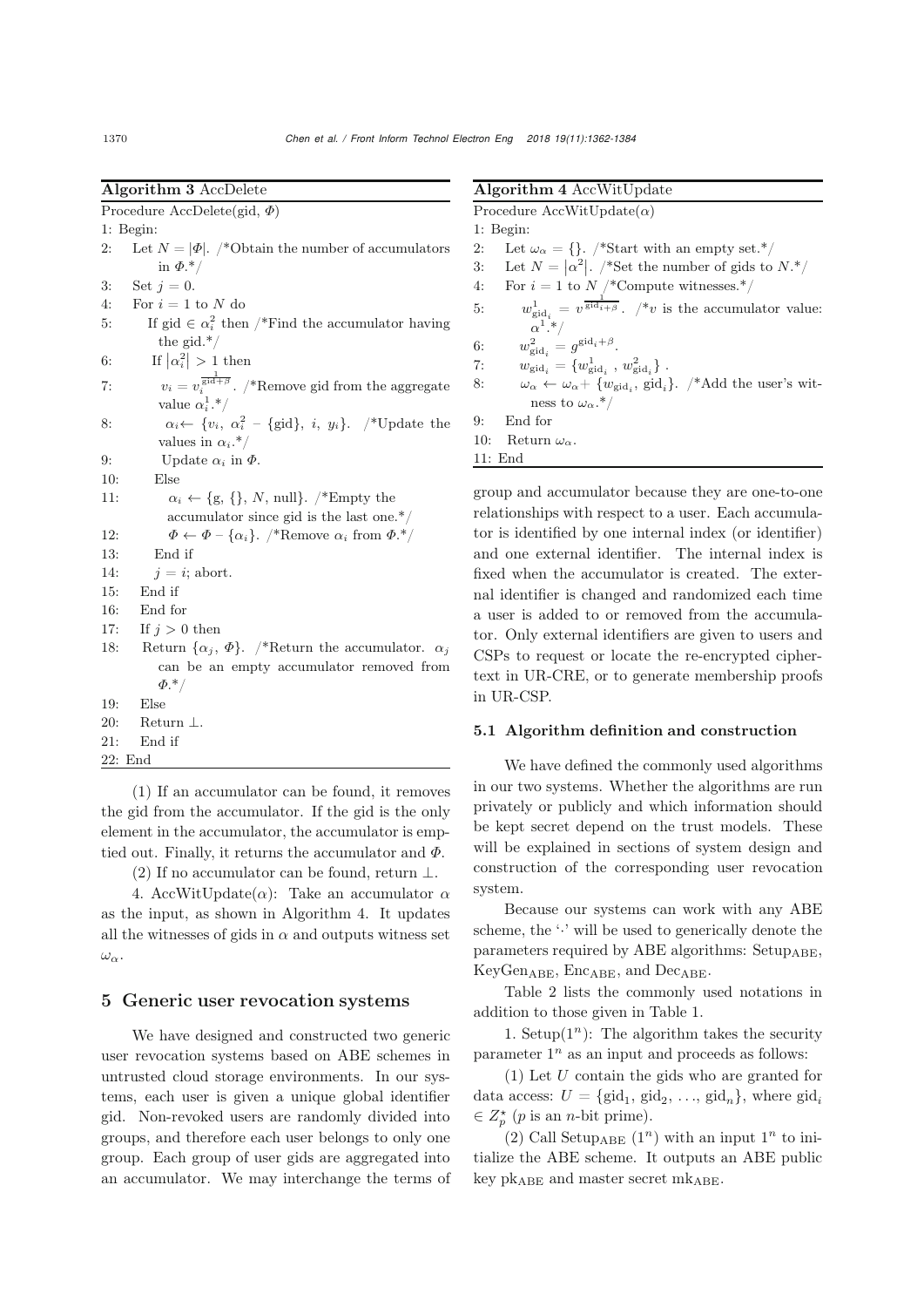| Notation           | Description                                              |  |  |
|--------------------|----------------------------------------------------------|--|--|
| $\mathfrak{c}$     | An ABE ciphertext                                        |  |  |
| AA                 | The ABE attribute authority                              |  |  |
| $Setup_{ABE}$      | The setup algorithm of an ABE scheme                     |  |  |
| $KeyGen_{ABE}$     | The key generation algorithm of an ABE scheme            |  |  |
| $Enc_{ABE}$        | The encryption algorithm of an ABE scheme                |  |  |
| $Dec_{ABE}$        | The decryption algorithm of an ABE scheme                |  |  |
| $pk_{ABE}$         | The public key of an ABE scheme                          |  |  |
| $mk_{ABE}$         | The master secret of an ABE scheme                       |  |  |
| $usk_{ABE}$        | A user ABE private key                                   |  |  |
| U                  | The data set containing non-revoked gids in the system   |  |  |
| CSP                | Cloud storage provider                                   |  |  |
| DO                 | Data owner                                               |  |  |
| $wsk_{\text{gid}}$ | The witness private key of user gid                      |  |  |
| Λ                  | The container storing accumulator aggregate values $(v)$ |  |  |
| c'                 | A re-encrypted ciphertext of $c$ for an accumulator      |  |  |
| C'                 | The container storing multiple $c's$                     |  |  |

<span id="page-9-0"></span>Table 2 User revocation system notation

(3) Initialize the DA using the security parameter  $1^n$ :

a) Let  $e: G \times G \to G_1$  be a bilinear map for an n-bit prime p.

b) Let q be a generator of  $G$ .

c) Call  $AccSetup(G, q)$  (Algorithm [1\)](#page-7-1) with G and g being the inputs. It outputs  $\{k, \beta, A_k, \Phi\}.$ 

2. Key $Gen_{ABE}(\cdot)$ : This is the ABE key generation algorithm for generating user-private keys. The '·' denotes the input parameters. It outputs a user private key uskABE if the user is authenticated; otherwise, the output depends on the output of AA.

3. UserManager(gid, Ops,  $\Phi$ ): The algorithm takes a user's gid, an operation type Ops, and the accumulator container  $\Phi$  as inputs. It proceeds as follows:

(1) If  $Ops == 'Add'$ , call  $AccAdd(gid, \Phi)$  (Algorithm [2\)](#page-7-2) to add the gid to an accumulator:

 $\{\alpha, \varPhi\}$  = AccAdd(gid,  $\varPhi$ ).

(2) If  $Ops =$  'Delete', call AccDelete(gid,  $\Phi$ ) (Algorithm [3\)](#page-8-1) to remove the gid from an accumulator:

 $\{\alpha, \varPhi\}$  = AccDelete(gid,  $\varPhi$ ).

(3) If  $\alpha^2 \neq \{\}$ , re-randomize the external identifier and issue a new witness for each gid  $\in \alpha^2$ :

a) Uniformly select a random number:  $y \leftarrow Z_p$ . Set  $\alpha^4 = y$ , and update  $\alpha$  in  $\Phi$ .

We randomize an accumulator's external identifier each time when the accumulator is updated.  $y$ will be used to generate the external identifier (in the form of  $q^y$ ) for  $\alpha$ .

b) Call AccWitUpdate(
$$
\alpha
$$
) (Algorithm 4) to re-  
compute all witnesses for users in  $\alpha^2$ :

$$
\omega_\alpha = \mathrm{AccWitUpdate}(\alpha).
$$

(4) Return  $\{\omega_{\alpha}, \alpha\}$  if  $\alpha^2 \neq \{\}$ ; otherwise, return ⊥.

4. WitnessKeyGen $(\omega_{\alpha}, \alpha)$ : The algorithm takes witnesses container  $\omega_{\alpha}$  and accumulator  $\alpha$  as the inputs. It generates witness keys as follows:

(1) Extract y from  $\alpha^4$  and compute  $g^y$  as the external identifier of  $\alpha$ .

(2) Let witKeys  $= \{\}$  be the container to store witness keys of users in  $\alpha^2$ .

(3) For each gid<sub>i</sub>  $\in \alpha^2$ :

a) Extract  $w_{\text{gid}_i}$  from  $\omega_{\alpha}$ .

b) Randomly select  $r_i \leftarrow Z_p$  and compute the witness key as

$$
\mathbf{wsk}_{\mathbf{gid}_i}
$$

$$
= \left\{\text{wsk}_{\text{gid}_i}^1 = (w_{\text{gid}_i}^1)^{r_i y} = g^{\frac{r_i y (\prod_{\text{gid}_x} \in \alpha^2 (\text{sid}_x + \beta))}{\text{gid}_i + \beta}},\right.\\ \text{wsk}_{\text{gid}_i}^2 = (w_{\text{gid}_i})^{1/r_i} = g^{\frac{(\text{sid}_i + \beta)}{r_i}}, \text{wsk}_{\text{gid}_i}^3 = g^y\right\}.
$$

c) Add the witness key to witKeys:

witKeys  $\leftarrow$  witKeys + (gid, wsk<sub>gid</sub>).

(4) Return witKeys.

5. Enc<sub>ABE</sub> $(m, \cdot)$ : This is the ABE encryption algorithm. It takes data  $m$  and the rest of parameters  $\cdot$  as the inputs. It encrypts data m and outputs the ciphertext  $c: \{c_m, \cdot\}.$ 

6. ReEnc $(c, \Phi)$ : The algorithm takes an ABE ciphertext c and the accumulator container  $\Phi$  as the inputs. It re-encrypts c for each accumulator  $\alpha_i \in \Phi$ as follows: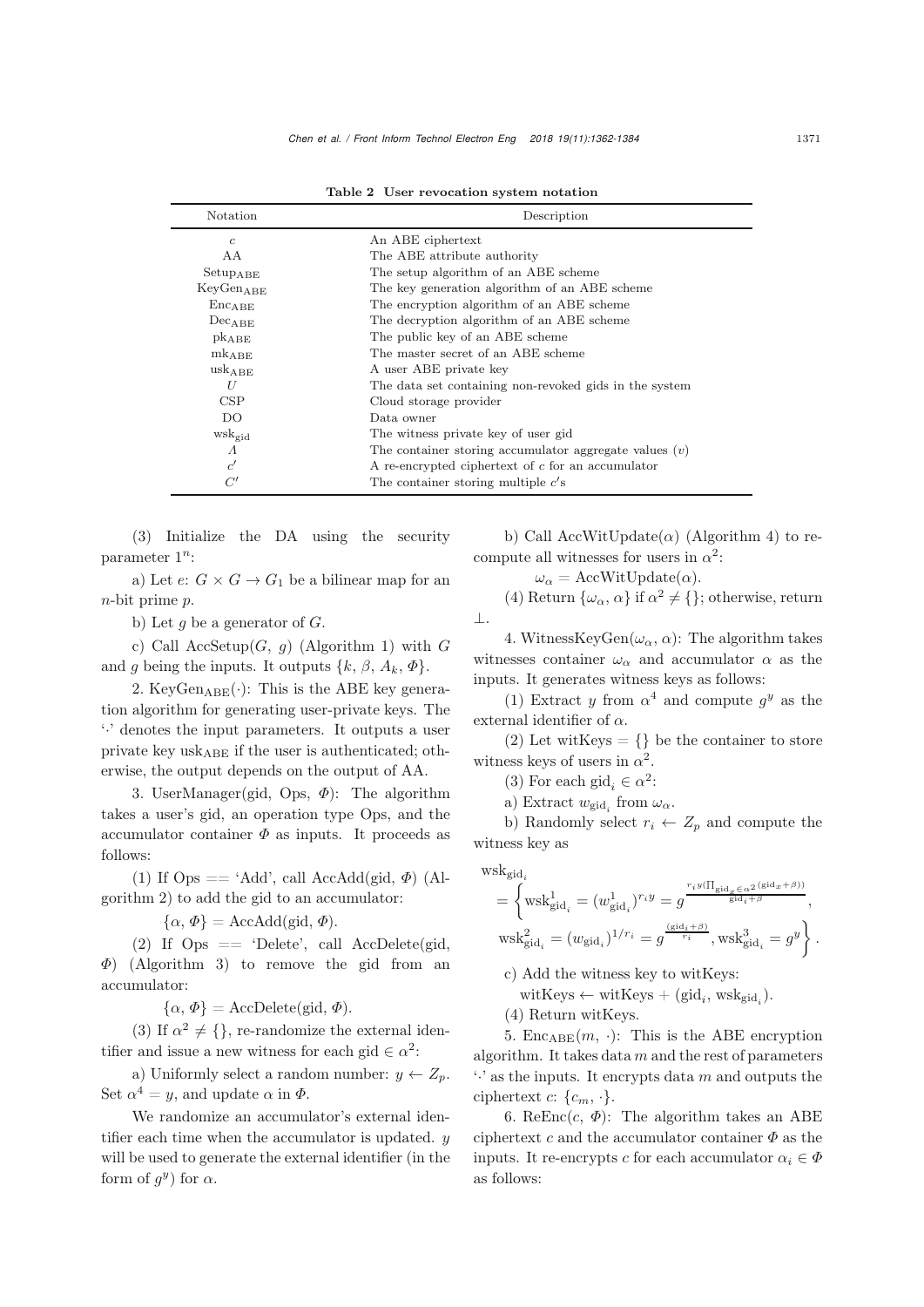(1) For  $\alpha_i \in \Phi$ , re-encrypt c:

$$
c'_{i} = \{c \cdot e(g^{\alpha_{i}^{4}}, \alpha_{i}^{1}), g^{\alpha_{i}^{4}}\} = \{c \cdot e(g^{y_{i}}, v_{i}), g^{y_{i}}\}\
$$

$$
= \{c \cdot e(g, g)^{y_{i}} \prod_{\text{std}_{x} \in \alpha_{i}^{2}} (\text{gid}_{x} + \beta), g^{y_{i}}\}.
$$

Since  $\cdot$  of c may contain the access policy or attributes in clear text format, there is a possibility of leaking user information, such as user attributes, to untrusted CSPs. Re-encrypting the entire c provides the protection of integrity and privacy for access policies and attributes from malicious modifications.

Although this algorithm is used only by the ciphertext re-encryption system, a possible issue to consider is that ABE ciphertext  $c$  may have different message space compared with the group  $G_1$  used in the DA. One way to address this is to define a reversible conversion method that maps a ciphertext of ABE to a group element of  $G_1$  in the process of re-encryption and then converts results back in the process of decryption. We will not elaborate it here. It can be addressed in the actual implementation.

(2) Finally, output  $C' = \{c'_i\}_{1 \leq i \leq |\Phi|}$ .

7. Dec( $c'$ , wsk<sub>gid</sub>): The algorithm takes a reencrypted ciphertext  $c'$  and a user's witness key wsk<sub>gid</sub> as the inputs. It decrypts  $c'$  and outputs the ABE ciphertext  $c$  as follows:

(1) Decrypt ABE ciphertext  $c$  if wsk<sub>gid</sub> is a valid key:

$$
c'/e(\text{wsk}_{\text{gid}}^{1}, \text{wsk}_{\text{gid}}^{2})
$$
  
=  $c \cdot e(g, g)^{y \prod_{\text{gid}_x \in \alpha^2} (\text{gid}_x + \beta)} / e(g^{\frac{r_i y (\prod_{\text{gid}_x \in \alpha^2} (\text{gid}_x + \beta))}{\text{gid} + \beta}},$   
=  $c \cdot e(g, g)^{y \prod_{\text{gid}_x \in \alpha^2} (\text{gid}_x + \beta)} / e(g, g)^{y \prod_{\text{gid}_x \in \alpha^2} (\text{gid}_x + \beta)}$   
=  $c.$ 

We want to point out a couple of details:

a) Every  $c'$  is tagged with an accumulator external identifier (described in  $\text{ReEnc}(\cdot)$ ).  $c'$  is selected in the calling process based on a given external identifier. The details will be specified in the system construction section.

b) Although some notations, such as  $y$  versus  $y_i$ ,  $c'$  versus  $c'_i$ , and gid versus  $\text{gid}_i$ , look similar, the notation without subscript specifies individual entities, and the notation with subscript indicates members inside an entity set. Therefore, they may refer to the same value in algorithms.

(2) Return c. Note that an incorrect or random string or value is returned if  $wsk_{gid}$  cannot decrypt  $c'.$ 

8. Dec<sub>ABE</sub> $(c, \cdot)$ : This is the ABE decryption algorithm. It takes the ciphertext  $c$  and the remaining parameters denoted as '·' as the inputs. A user's ABE private key usk $_{ABE}$  is assumed to be a part of  $\cdot$ . It outputs m if usk<sub>ABE</sub> can decrypt c. Otherwise, the output depends on the output of Dec<sub>ABE</sub>.

## 5.2 User revocation via ciphertext reencryption (UR-CRE)

Our first approach is to achieve user revocation through ciphertext re-encryption.

#### 5.2.1 Trust model

We assume that the storage system consists of four entities (Fig. 1):

1. AA: This is the AA of an ABE scheme. It is trusted to generate ABE private keys (or attribute key shares) for users, publish the ABE public key  $pk_{ABE}$ , and protect the ABE master secret mk<sub>ABE</sub>.

2. DO: The DO is a trusted party who is responsible for data and user privacy protection. DO initializes the system, defines data access policy, and centrally manages user access rights to the encrypted data in cloud storage.

3. CSP: CSPs provide cloud storage for a DO to store data and fulfill user requests. It is considered to be untrusted by DOs.

4. Users: Users can decrypt data only if they are eligible and have attributes complying with the access control policy of an ABE scheme. Users are considered to be untrusted by DOs.



Fig. 1 Trust model of user revocation via ciphertext re-encryption for attribute-based encryption (ABE) in cloud storage

We assume that, where necessary, communications among entities in our system are protected via suitable secure communication mechanisms, such as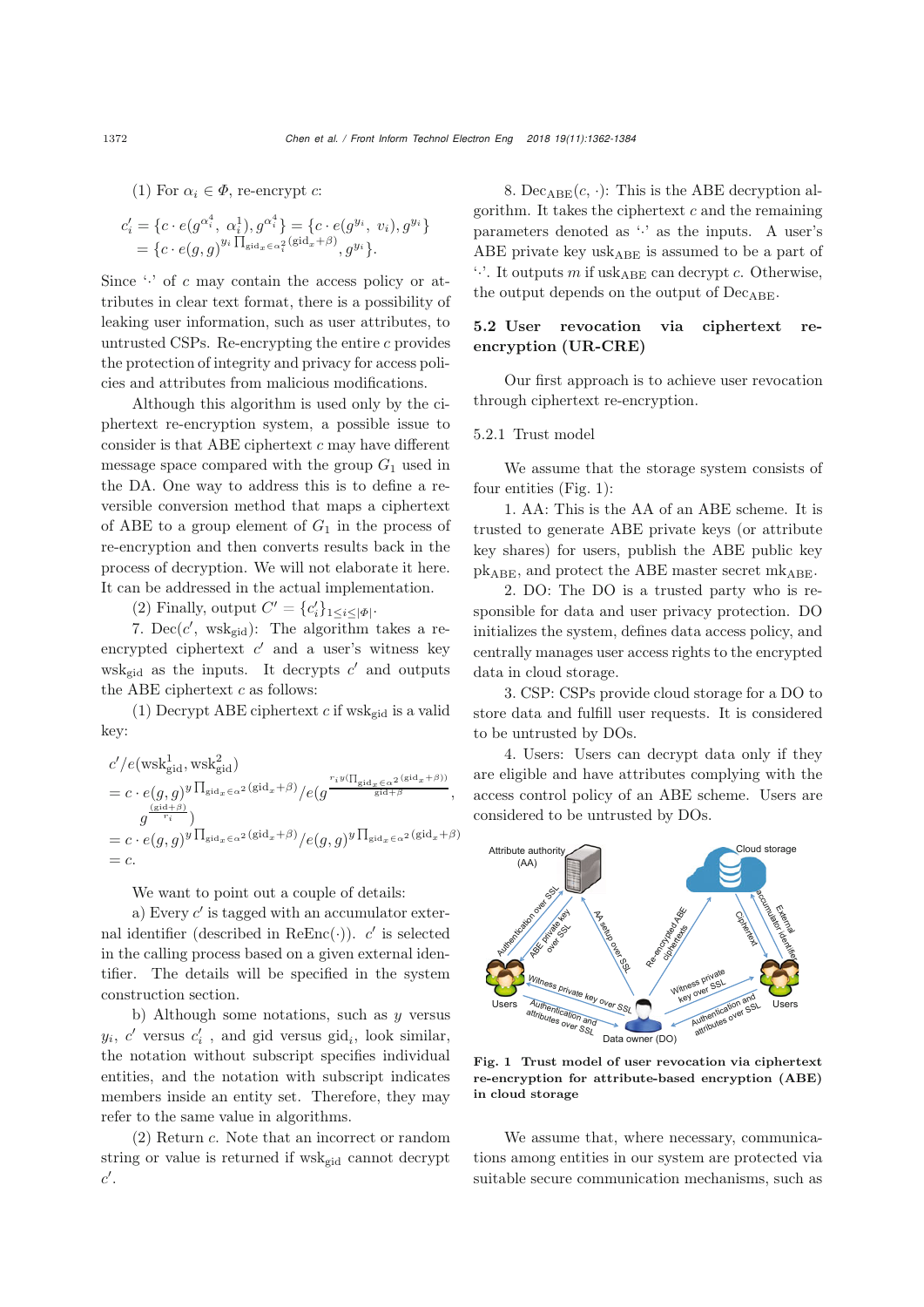using SSL/TLS. We also assume that CSPs and users do not collude with each other during the data retrieval process.

We assume that each user is assigned with a unique gid that is not linked to their true identity. To simplify the description of our system, we do not elaborate the user verification process. There are multiple ways to verify whether a gid belongs to a user.

#### 5.2.2 System description

Fig. [2](#page-12-0) shows the interactions among a user, user groups, a DO, an AA, and a CSP. The ABE scheme might have multiple attribute authorities. However, because ABE schemes are treated as black boxes, the AA in our description is the generic.

The system works as follows:

1. System setup: This is a private process run by a DO. The process takes in a security parameter  $1^n$  and initializes system parameters, such as an ABE scheme and a DA. Then it adds eligible (nonrevoked) users to accumulators, issues and sends witness private keys to users, encrypts data using ABE, and re-encrypts ABE ciphertext  $c$  for each accumulator.

The outputs of the process are the following:

(1) The ABE public key  $pk_{ABE}$  and master secret mk<sub>ABE</sub> are sent to the AA. pk<sub>ABE</sub> is public. mkABE needs to be kept secret.

(2) A witness private key wsk<sub>gid</sub> is sent to each user and kept secret.

(3) The re-encrypted ciphertext  $C'$  is sent to the CSP and kept public.

The detailed steps are as follows:

(1) The DO calls Setup $(1^n)$  to initiate an ABE scheme and a DA. The algorithm returns the ABE public key pk<sub>ABE</sub>, master secret mk<sub>ABE</sub>, and the DA's system parameters  $\{k, \beta, A_k, \Phi\}$ . The DA's system parameters are kept secret by the DO.

(2) The DO sends the AA the public key  $pk_{ABE}$ and master secret  $mk_{ABE}$ .

(3) The DO creates accumulators and issues witness private keys:

a) Let  $U$  contain the existing non-revoked gids.

b) Let WitnessSet  $= \{\}$  be the temporary data structure for the returned witnesses of an accumulator.

c) For each gid<sub>i</sub>  $\in U$ , the DO adds gid<sub>i</sub> to an accumulator and generates its witness:

c1) Call UserManager(gid<sub>i</sub>, 'Add',  $\Phi$ ) and obtain  $\{\omega_{\alpha}, \alpha\}$  as the output;

c2) Check if  $\alpha$  has been added to WitnessSet or not by using the internal index  $\alpha^3$ : if  $\alpha$  exists, then replace the existing  $\{\omega_{\alpha}, \alpha\}$  with the new one; else, WitnessSet = WitnessSet + { $\omega_{\alpha}, \alpha$  }.

Note: This is a one-time bulk process to add users into accumulators. Although each gid is newly added to the system, it could be added to an existing accumulator. Therefore, the witnesses of the accumulator need to be updated. An accumulator can be updated  $k-1$  times until the number of gids in the accumulator reaches the maximum number of allowed elements, k. Because this internal computation takes place on the DO side, no user is aware of it until the next step. This operation can be optimized in the actual implementation.

d) The DO issues the witness private keys as follows:

For each  $\{\omega_{\alpha}, \alpha\} \in \text{WitnessSet}:$ 

d1) Call WitnessKeyGen( $\omega_{\alpha}$ ,  $\alpha$ ) and obtain witKeys;

d2) For each gid<sub>i</sub>  $\in$  witKeys, send the witness key wsk $_{\text{gid}_i}$  to user gid<sub>i</sub>.

(4) The DO calls  $Enc_{ABE}(m, \cdot)$  to encrypt the message  $m$  and obtains ciphertext  $c$ .

(5) The DO calls  $\text{ReEnc}(c, \Phi)$  to re-encrypt c and obtains  $C' = {\{c'_i, g^{y_i}\}}_{1 \leq i \leq |\Phi|}$ .

 $(6)$  Finally, the DO sends  $C'$  to the CSP.

2. A new user (gid) requests a witness private key. This process is privately run by the DO. If the user is eligible, the process will add the user to an accumulator. All users in the accumulator are updated with new witness private keys. The ABE ciphertext is re-encrypted.

The outputs of the process are the following:

(1) New witness private keys are sent to users of the updated accumulator and kept secret.

(2) The updated ciphertext  $C'$  is sent to the CSP and kept public.

The detailed steps are as follows:

(1) The user sends a gid to the DO.

(2) The DO authenticates and validates the user:

a) If the user is eligible, the DO does the following:

a1) Calls UserManager(gid, 'Add', Φ) to add gid and obtains  $\{\omega_{\alpha}, \alpha\}$  as the output.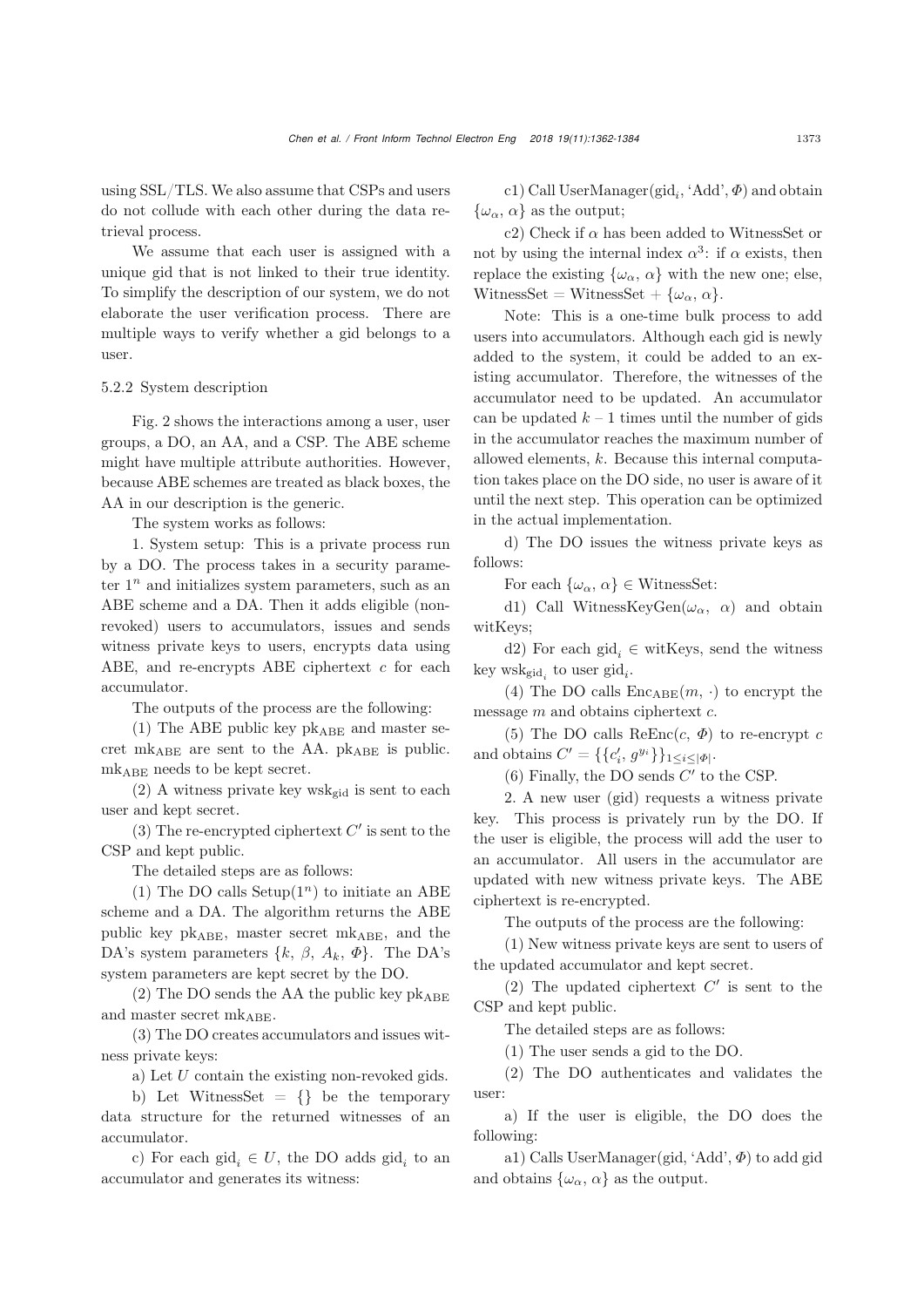

<span id="page-12-0"></span>Fig. 2 Interaction diagram of user revocation via ciphertext re-encryption for attribute-based encryption (ABE) in cloud storage

a2) Calls WitnessKeyGen( $\omega_{\alpha}$ ,  $\alpha$ ) and obtains witKeys.

a4) Calls ReEnc $(c, \Phi)$  to re-encrypt c for each  $\alpha_i \in \Phi$  and obtains  $C' = \{\{c'_i, g^{y_i}\}\}_{1 \leq i \leq |\Phi|}$ .

a3) For each gid<sub>i</sub>  $\in$  witKeys, sends the witness key wsk<sub>gidi</sub> to user gid<sub>i</sub>.

We re-encrypt the ABE ciphertext  $c$  for every accumulator in  $\varPhi$  although only one accumulator has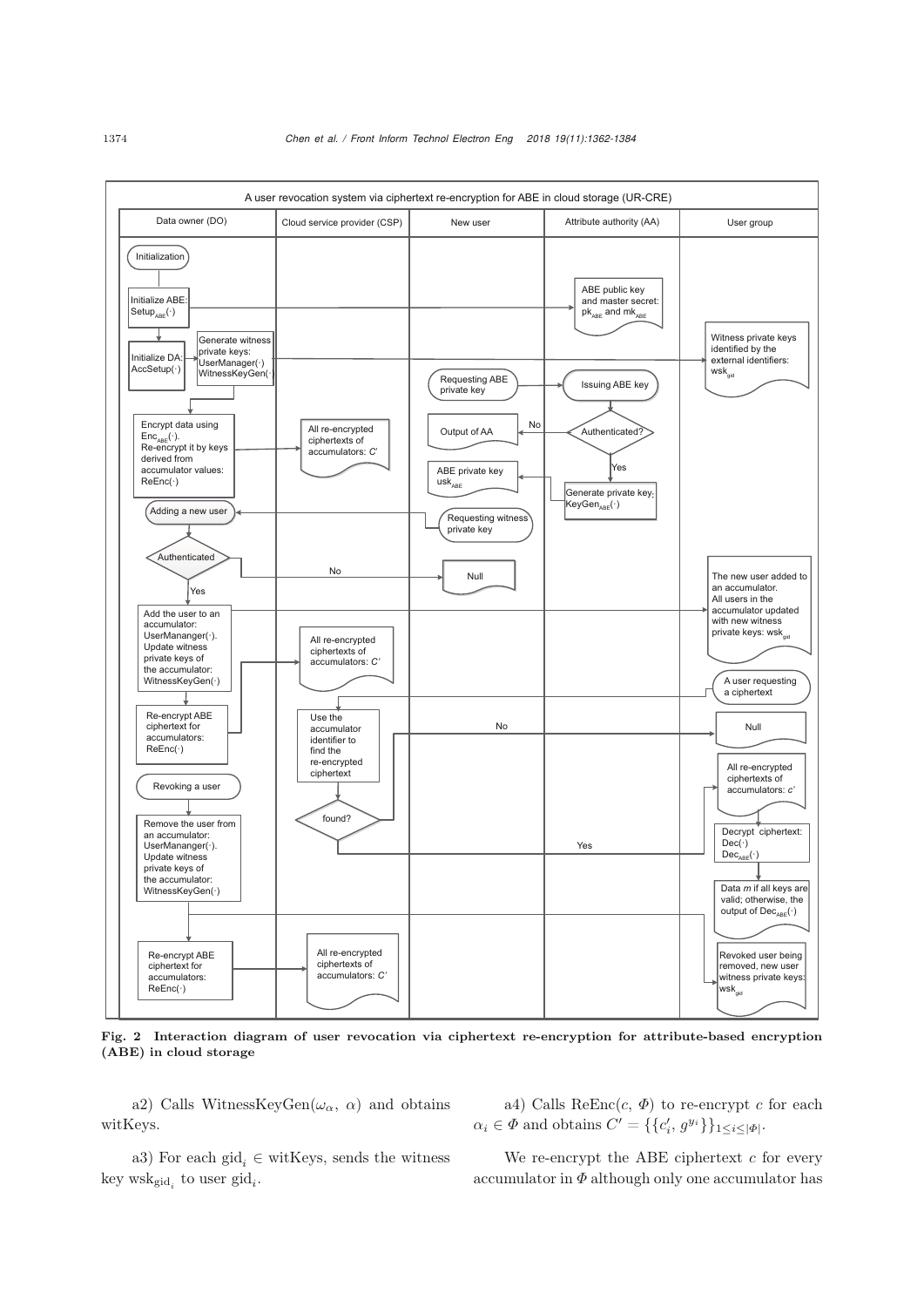been changed. In this way, the CSP simply replaces the previous  $C'$  with the newly received  $C'$ .

a5) Send  $C'$  to the CSP.

b) Otherwise, the DO returns  $\perp$  to the user.

3. A new user (gid) requests an ABE private key. This is a private process run by the AA. The output of the process is one of the following:

(1) An ABE private key usk $_{ABE}$  is sent to the user if the user is authenticated.

(2) Otherwise, the output of the AA could be ⊥, as an example.

The detailed steps are as follows:

(1) The user contacts the AA to request his/her ABE private key.

(2) The AA authenticates the user:

a) If the user can be authenticated, then the AA does the following:

a1) Calls  $KeyGen_{ABE}(\cdot)$  and generates usk<sub>ABE</sub>.

a2) Sends usk $_{\text{ARE}}$  to the user.

b) Otherwise, the AA returns its output.

4. A user (gid) retrieves a ciphertext from the CSP. This process is publicly run by the CSP and a user. The user sends the CSP the external identifier included in the user's witness private key. The CSP locates the re-encrypted ciphertext tagged with the external identifier if the re-encrypted ciphertext exists. Upon receiving the re-encrypted ciphertext, the user decrypts it by calling  $Dec_{ABE}$  to obtain the ABE ciphertext and  $Dec_{ABE}$  to decrypt the data.

The output of the process is one of the following:

(1)  $\perp$ , if the re-encrypted ciphertext is not found;

(2) otherwise, either data  $m$ , if the user is not revoked and has a valid ABE private key, or the output of Dec<sub>ABE</sub>.

The detailed steps are as follows:

(1) User gid sends the external accumulator identifier wsk $_{\text{gid}}^3$   $(g^y)$  to the CSP.

(2) The CSP returns the ciphertext  $c'$  identified by  $g^y$  if c' exists; otherwise,  $\perp$  is returned.

(3) If the value returned is not  $\perp$ :

a) The user calls  $Dec(c', wsk_{gid})$ :

a1) If wsk<sub>gid</sub> is a valid witness key of  $g^y$ , c is returned;

a2) Otherwise, a random string is returned.

b) The user calls  $Dec_{ABE}(c, \cdot)$ :

b1) If c is in a correct form and usk $_{ABE}$  can decrypt it,  $m$  is returned;

b2) Otherwise, the output of  $Dec_{ABE}$  is returned.

5. The DO revokes a user (gid). This is a private process run by the DO. The DO removes the user from the user's accumulator, updates the remaining users with new witness private keys, and re-encrypts ABE ciphertext  $c$  to  $C'$ .

The outputs of the process are the following:

(1) New witness private keys are sent to the users of the updated accumulator and kept secret.

(2) The re-encrypted ciphertext  $C'$  is sent to the CSP and kept public.

The detailed steps are as follows:

(1) The DO calls UserManager(gid, 'Delete', Φ) to remove the gid and obtains the output  $\{\omega_{\alpha}, \alpha\}.$ 

(2) If  $\alpha^2 \neq \{\}$ , the DO does the following:

a) Calls WitnessKeyGen $(\omega_{\alpha}, \alpha)$  to generate witness private keys witKeys;

b) For gid<sub>i</sub> ∈  $\alpha^2$ , sends wsk<sub>gid</sub> to user gid<sub>i</sub>.

(3) The DO calls  $\text{ReEnc}(c, \Phi)$  to re-encrypt c and obtains  $C' = \{\{c'_i, g^{y_i}\}\}_{1 \le i \le |\Phi|}$  as the output.

(4) The DO sends  $C'$  to the CSP for the update.

#### <span id="page-13-0"></span>5.2.3 Security analysis

The ciphertext re-encryption system (UR-CRE) generically enables an anonymous user revocation for ABE in untrusted cloud storage environments. The system is built on top of an ABE scheme and leverages a dynamic accumulator (DA) based on the scheme proposed by [Au et al.](#page-21-21) [\(2009](#page-21-21)). Therefore, the fundamental security of the system relies on the security of the selected ABE scheme and the DA. We assume that:

1. The ABE scheme is at least CPA-secure.

2. The DA scheme is secure against the forgeability of witnesses and provides anonymity protection for elements aggregated into accumulators.

The capability of revocation is aimed to equip an ABE scheme with two additional security features:

1. A revoked user cannot immediately access ABE ciphertext after the revocation. However, this protection does not apply to the ciphertext that has been requested or possibly kept by the user locally before the revocation.

2. Users can anonymously request re-encrypted ABE ciphertexts from CSPs.

The two security features require the system to have the following: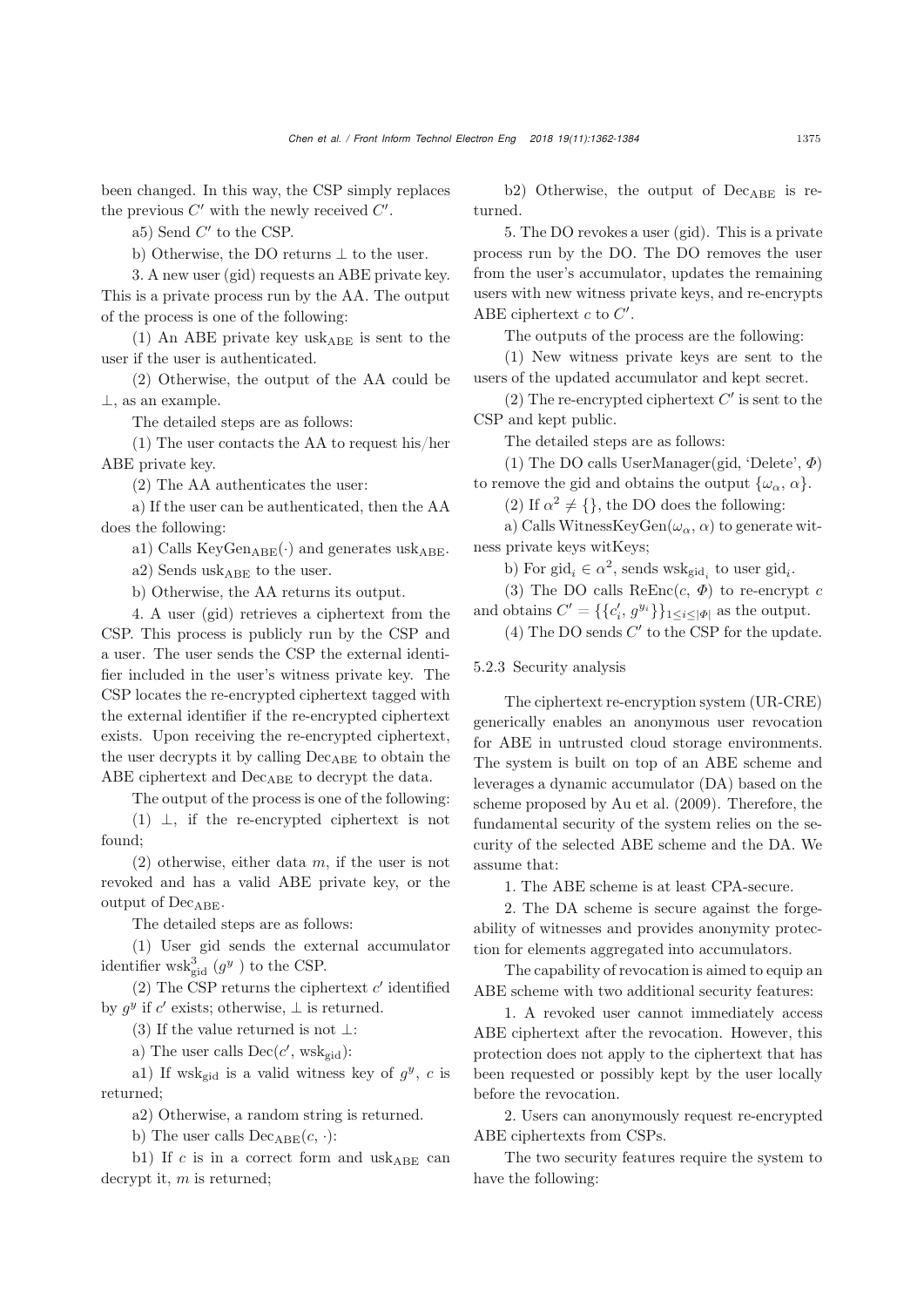1. Dynamic user revocation: Revoked users who have valid ABE private keys are immediately prevented from accessing ABE ciphertext.

2. Ciphertext indistinguishability: The reencrypted ABE ciphertext should remain indistinguishable against eavesdropping attacks.

3. Unforgeability: Users should not be able to forge their witness private keys to decrypt the reencrypted ABE ciphertexts.

4. Anonymity: Users remain anonymous to CSPs. CSPs are not required for any user management or administration to fulfill data retrieval requests. In addition, the privacy and integrity of ABE access policies (expressed by user attributes) are protected by the re-encryption.

The system security is analyzed as follows:

1. Security of dynamic user revocation

Dynamic user revocation is realized by preventing revoked users from accessing ABE ciphertexts.

Each user has two types of private keys: a witness private key for decrypting a re-encrypted ABE ciphertext and an ABE private key for decrypting an ABE ciphertext. Once a user is revoked, the AA does not re-issue ABE private keys. Instead, the DO takes the following actions to invalidate the user's witness private key:

(1) First, the DO removes the user from the user's accumulator. Assume that accumulator  $\alpha_i$ is the one containing the user. After the user is removed,  $\alpha_i$  is updated with the new aggregate value  $(\alpha_i^1 = v_i')$ . The external identifier  $g^{y_i}$  is re-generated as  $g^{y_i'}$ , where  $y_i'$  is randomly selected from  $Z_p$ . All accumulator data structures,  $\alpha$  and  $\Phi$ , are kept secret by the DO.  $y_i$  and  $y'_i$  are not provided to users and CSPs. Only the external identifiers (in the form of  $q^y$ ) are public and given to users and the CSPs.

(2) Then, the DO generates new witness private keys to the remaining users in  $\alpha_i$ . As being described in the algorithm WitnessKeyGen, each user's witness private key is derived from the user's new witness of  $\alpha_i$  by randomizing it with  $y'_i$  and  $r'$ , which is also randomly and uniquely selected from  $Z_p$  to each user every time.

Because the revoked user is removed from  $\alpha_i$  and does not belong to any other accumulator, the user is not updated with a new witness key. The user cannot forge a witness of any accumulator based on the unforgeability of DA. All numbers  $y_i$  are privately kept by the DO. Based on the DLP assumption, the

revoked user cannot discover  $y_i'$  even though the user can obtain  $g^{y'_i}$ . Without the needed components,  $v'_i$  $(\alpha_i^1)$  and  $y_i'$ , the revoked user cannot forge a valid witness private key once being revoked.

(3) The DO re-encrypts the ABE ciphertext with the new accumulator value  $v_i'$  and the external identifier  $y_i'$ :  $c_i' = ce(g^{y_i'}, v_i')$ . Although the revoked user cannot forge the new witness of an accumulator, the user can try to forge the new aggregate value. Assume that this user is the only user who has been removed from the accumulator. Because the DA's system parameters, such as accumulator trapdoor  $\beta$ and function  $A_k$ , are kept secret by the DO, the user needs to obtain the previous  $v_i$  from his/her witness private key obtained before his/her revocation. Assume the witness private key is  $wsk_{\text{gid}} = \{wsk_{\text{gid}}^1 =$  $(w_{\mathrm{gid}}^1)^r = g^{\frac{r y_i(\Pi_{\mathrm{gid}} - \varepsilon_\mathrm{d}^2 \mathrm{(sid}_x + \beta))}{\mathrm{sid} + \beta}}, \mathrm{wsk}_{\mathrm{gid}}^2 = (w_{\mathrm{gid}})^{1/r} =$  $g^{\frac{(\text{gid}+\beta)}{r}}$ , wsk $^3_{\text{gid}} = (g)^{\alpha^4} = g^{y_i}$ }. Under the DLP assumption, the user cannot obtain  $\prod_{\text{gid}_x \in \alpha_i^2} (\text{gid}_x + \beta)$ i to compute  $v_i = g^{\prod_{\text{gid}_x \in \alpha_i^2}(\text{gid}_x + \beta)}$ . Therefore, the user cannot forge  $v'_i$  which is equal to  $v_i^{\frac{1}{\gcd{d}} + \beta}$ .

Based on the above analysis, the user cannot decrypt any re-encrypted ABE ciphertext, because without the witness private key, the original ABE private key is insufficient for decryption.

It is possible that a non-revoked user has a valid witness private key, but the attributes fail to comply with the ABE's access policy. This might happen because the witness private keys are issued and used separately from the keys used in ABE. In this case, the security of the ABE scheme should prevent the user from decrypting the ciphertext.

2. Security of ciphertext indistinguishability

The system should resist eavesdropping adversaries.

The communication channels between the DO and the CSPs, or users and CSPs, might be unprotected. An adversary can eavesdrop on ciphertexts sent in unsecured channels. Assume that an adversary can obtain the ABE public (encryption) key and the re-encrypted ciphertexts from unencrypted channels. If the adapted ABE is CPA-secure, ABE ciphertext is indistinguishable against eavesdropping attacks. Because the re-encryption keys (in the form of  $e(q^y, v)$  are randomized intuitively (by uniformly selected  $y$ ) for each accumulator and changed for every subsequent ciphertext re-encryption, the reencrypted ciphertext is also indistinguishable.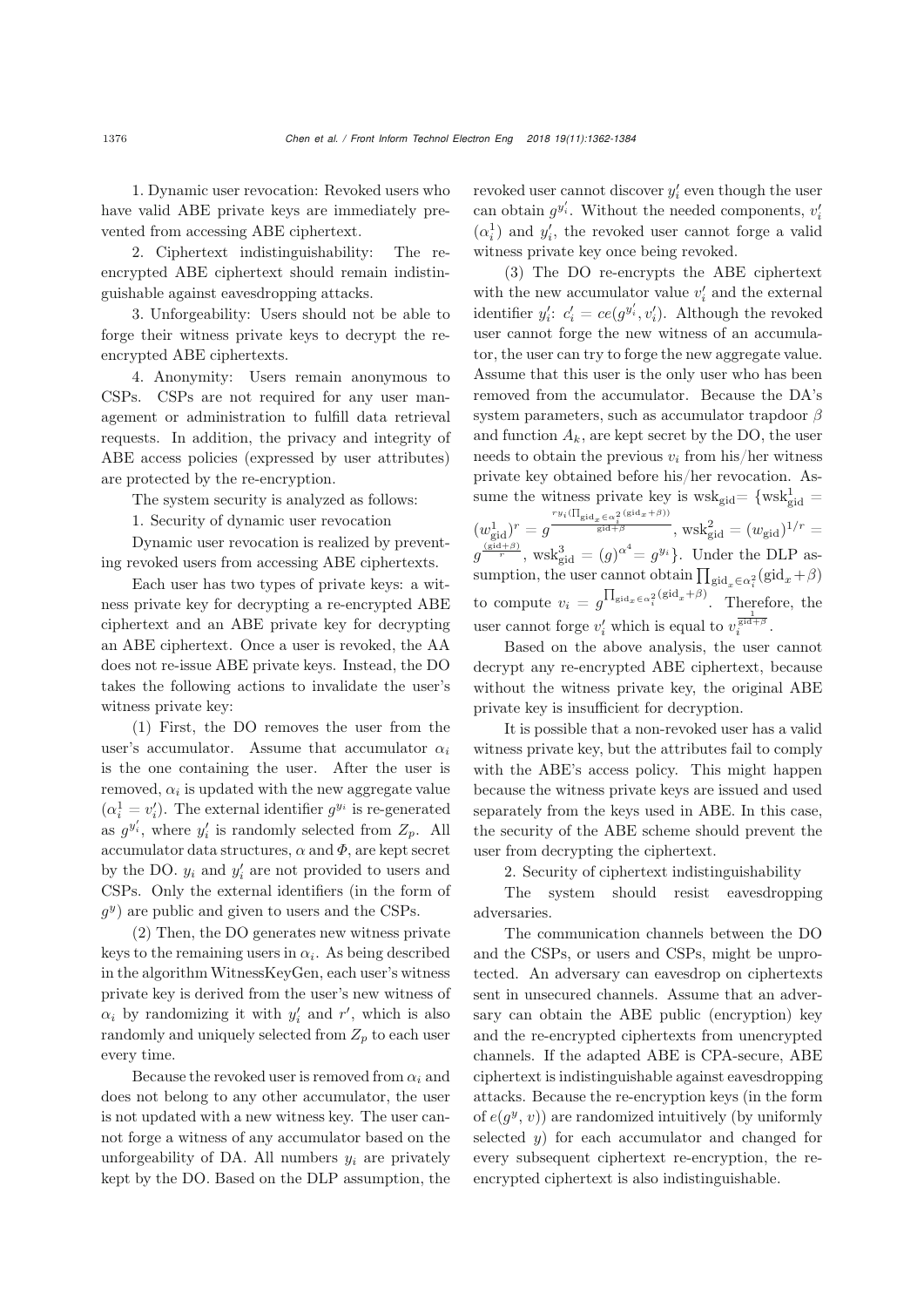3. Security of unforgeability

The system prevents a revoked user from forging the new ciphertext re-encryption key based on the witness private key that the user acquired before the revocation. This security is based on the membership unforgeability of the DA (scheme proposed by [Au et al.](#page-21-21) [\(2009\)](#page-21-21)) and the DLP assumption. We use the following scenario to informally analyze this. Assume that a user  $(A)$  with gid is aggregated in  $\alpha_i$ .

(1) At the beginning, user A is given his/her witness key of  $\alpha_i$  as

$$
\label{eq:wsk} \begin{aligned} \text{wsk}_{\text{gid}} &= \bigg\{ \text{wsk}_{\text{gid}}^1 = (w_{\text{gid}}^1)^r = g^{\frac{r y_i(\prod_{\text{gid}_x \in \alpha_i^2} (\text{sid}_x + \beta))}{\text{gid} + \beta}}, \\ \text{wsk}_{\text{gid}}^2 &= (w_{\text{gid}})^{1/r} = g^{\frac{(\text{gid}_x + \beta)}{r}}, \\ \text{wsk}_{\text{gid}}^3 &= (g)^{\alpha^4} = g^{y_i} \bigg\}. \end{aligned}
$$

(2) When A is revoked, the DO removes gid from  $\alpha_i$ , and  $y'_i$  is randomly selected. The accumulator  $\alpha_i$  has the new external identifier  $g^{y'_i}$  and the new aggregate value  $v_i'$ . Then DO refreshes the witness private keys of the remaining members in  $\alpha_i^2$  (which does not include the revoked gid any more) .

(3) A is free to retrieve any number of reencrypted ciphertexts from CSPs within polynomial time. Because A is not a member of any accumulator, A cannot forge any witness of an accumulator based on the security of DA. A cannot extract  $v_i$ from his/her previous witness private key either, as explained in Section [5.2.3.](#page-13-0) Therefore, A cannot reconstruct any re-encryption key of the ciphertext, even though  $g^{y_i}$  might be obtained by A.

4. Security of anonymity

The anonymity protection for users is anonymous to CSPs. User identities are protected in the following ways:

(1) Each user is assigned a pseudo-identifier gid that is unique and is not linked to a real identity.

 $(2)$  An accumulator's aggregate value  $(v)$  does not reveal any aggregated gids based on the security of DA [\(Au et al., 2009\)](#page-21-21).

(3) CSPs are provided with any accumulator value and information other than re-encrypted ciphertexts.

Based on the above analysis, we can conclude that the proposed user revocation system has met the security goals.

Although collusion protection is one of the security requirements of ABE schemes, we do not consider it in our proposed system. This is because ABE schemes use one master secret to derive user private keys. An encryption and decryption key can include multiple parts, each related to a particular attribute. Because attributes are shared by users, users without all valid key parts or attributes can pool the key parts to construct a valid private key. Therefore, collusion prevention is a critical security requirement of ABE. However, this type of collusion does not apply to our proposed user revocation system, which builds an additional layer above the ABE scheme. There is no attribute sharing between the ABE scheme and the revocation system.

## 5.3 User revocation via cloud storage providers

Although using the ciphertext re-encryption approach, UR-CRE enables user revocation at the data item level and requires no user management on CSPs, and it introduces extra overhead in the following aspects:

1. It requires CSPs to store multiple reencryption copies of an ABE ciphertext.

2. It requires a DO to re-encrypt the ABE ciphertext for an accumulator whenever it adds or removes a user.

To eliminate the above overhead, the second generic user revocation system, UR-CSP, leverages CSPs to anonymously identify revoked users during the ciphertext retrieval process. In this way, one copy of the ABE ciphertext needs to be stored. Only nonrevoked users can obtain the ABE ciphertext from CSPs.

#### 5.3.1 Trust model

The trust model still has four entities. The only difference is that CSPs become semi-trusted instead of being completely untrusted. The CSPs are trusted to perform user management in regard to anonymously identifying a user's eligibility to access an ABE ciphertext.

CSPs store ABE ciphertexts, validate user access rights, and fulfill data retrieval requests. CSPs are semi-trusted to execute the assigned tasks but might be curious to know the data and user identities.

The communication channels between entities in our framework are assumed to be secure, as shown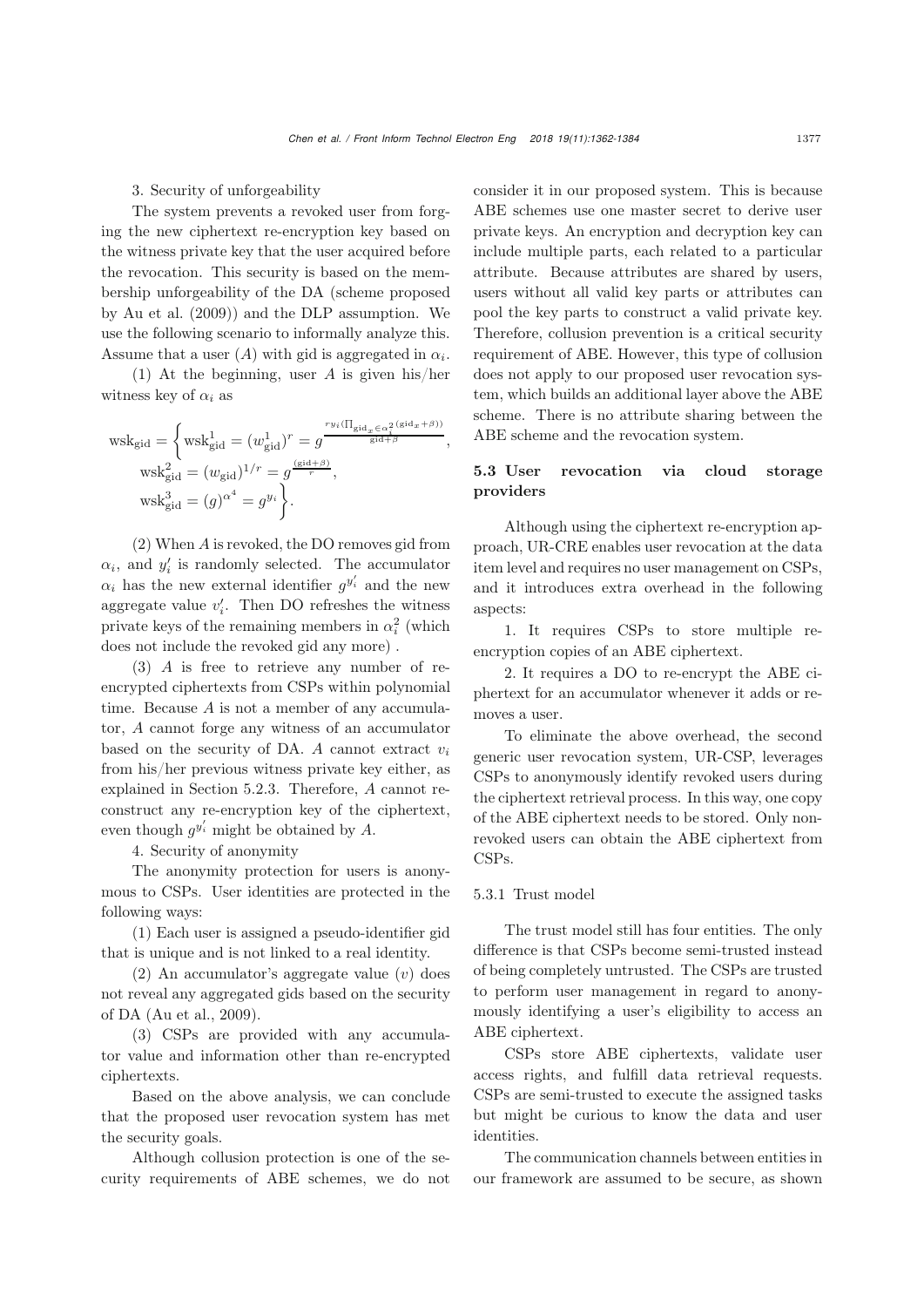in Fig. [3.](#page-16-0) We also assume that CSPs and users do not collude with each other.

Each user is assigned a global unique identifier gid that is not linked to the user's true identity. We do not elaborate the verification process of identifying whether a gid belongs to a user or not. There are multiple ways of verifying a user's identity against the given gid, such as certifications.



<span id="page-16-0"></span>Fig. 3 Trust model of user revocation via cloud service providers for attribute-based encryption (ABE)

#### 5.3.2 System description

This second user revocation system, UR-CSP, still uses DA to manage user access rights as in UR-CRE, except that users are given witnesses instead of witness private keys. Each witness is used to prove a user (gid) being aggregated to an accumulator. If CSPs can validate a user's claim to an accumulator, the requested ABE ciphertext is returned.

The external accumulator identifiers are not tagged to any user witness and accumulators' aggregate values. Instead,  $\alpha^4$  (the randomly selected number when  $\alpha$  was created or updated) is used to randomize the witnesses that are sent to users and aggregate values  $(\alpha^1)$  that are sent to the CSP. In this way, the aggregate values and witnesses obtain further protection from CSPs and users.

One way for a user to attest the membership of an accumulator is to directly send his/her witness to a CSP. Although each witness does not directly link to a user's identity, it does identify the individual user and the user's access privilege to a ciphertext. Because the CSP is not fully trusted, directly sharing a witness with the CSP could have potential risks, such as impersonation attacks launched by the malicious CSP insiders. Therefore, the witnesses are

considered to be private and kept secret by users.

Inspired by [zero](#page-21-20) [knowledge](#page-21-20) [proofs](#page-21-20) [\(](#page-21-20)Camenisch and Lysyanskaya, [2002\)](#page-21-20), our approach is to make users compute witness proofs. Each time a user requests the ABE ciphertext, the user computes a witness proof using his/her witness. The witness proof is randomized each time, even on the same witness. The CSP can validate the proof against the accumulators' aggregate values provided by the DO. Fig. [4](#page-17-0) shows the interactions between different parties in the system.

The details of the system construction are as follows:

1. System setup: This is a private process run by DO. It initializes the system by setting up system parameters, an ABE scheme, and a DA. Then it adds non-revoked users to accumulators, issues and sends witnesses, encrypts data using ABE, randomizes accumulators' aggregate values, and sends the ABE ciphertexts and randomized aggregate values to CSPs.

The outputs of the process are the following:

(1) ABE pk<sub>ABE</sub> and  $mk_{ABE}$  are sent to the AA. pkABE is public. mkABE is kept secret.

(2) Witnesses  $w_{\text{gid}}$  is sent to eligible users to be kept secret.

(3) The ABE ciphertexts c and  $\Lambda$  (the container described below for storing randomized aggregate values) are sent to the CSP.  $c$  and  $\Lambda$  can be public.

The detailed steps are as follows:

(1) The DO calls Setup $(1^n)$  to initialize an ABE scheme and the DA. The algorithm returns the ABE public key pk<sub>ABE</sub>, master secret mk<sub>ABE</sub>, and the DA's system parameters  $\{k, \beta, A_k, \Phi\}$ . The DA's system parameters are kept secret by the DO.

(2) The DO provides the AA with the public key pk<sub>ABE</sub> and master secret mk<sub>ABE</sub>.

(3) Let U contain the existing non-revoked gids.

a) Let WitnessSet  $= \{\}$  be the container to temporarily store the returned witnesses of the accumulators.

b) For each gid<sub>i</sub>  $\in U$ , DO proceeds as follows:

b1) Calls UserManager(gid<sub>i</sub>, 'Add',  $\Phi$ ) to add gid, to an accumulator and obtains  $\{\omega_{\alpha}, \alpha\}$  as the output;

b2) Checks whether  $\alpha$  has been added to WitnessSet or not by using the internal index  $\alpha^3$ . If  $\alpha$ exists, removes the existing  $\{\omega_{\alpha}, \alpha\}.$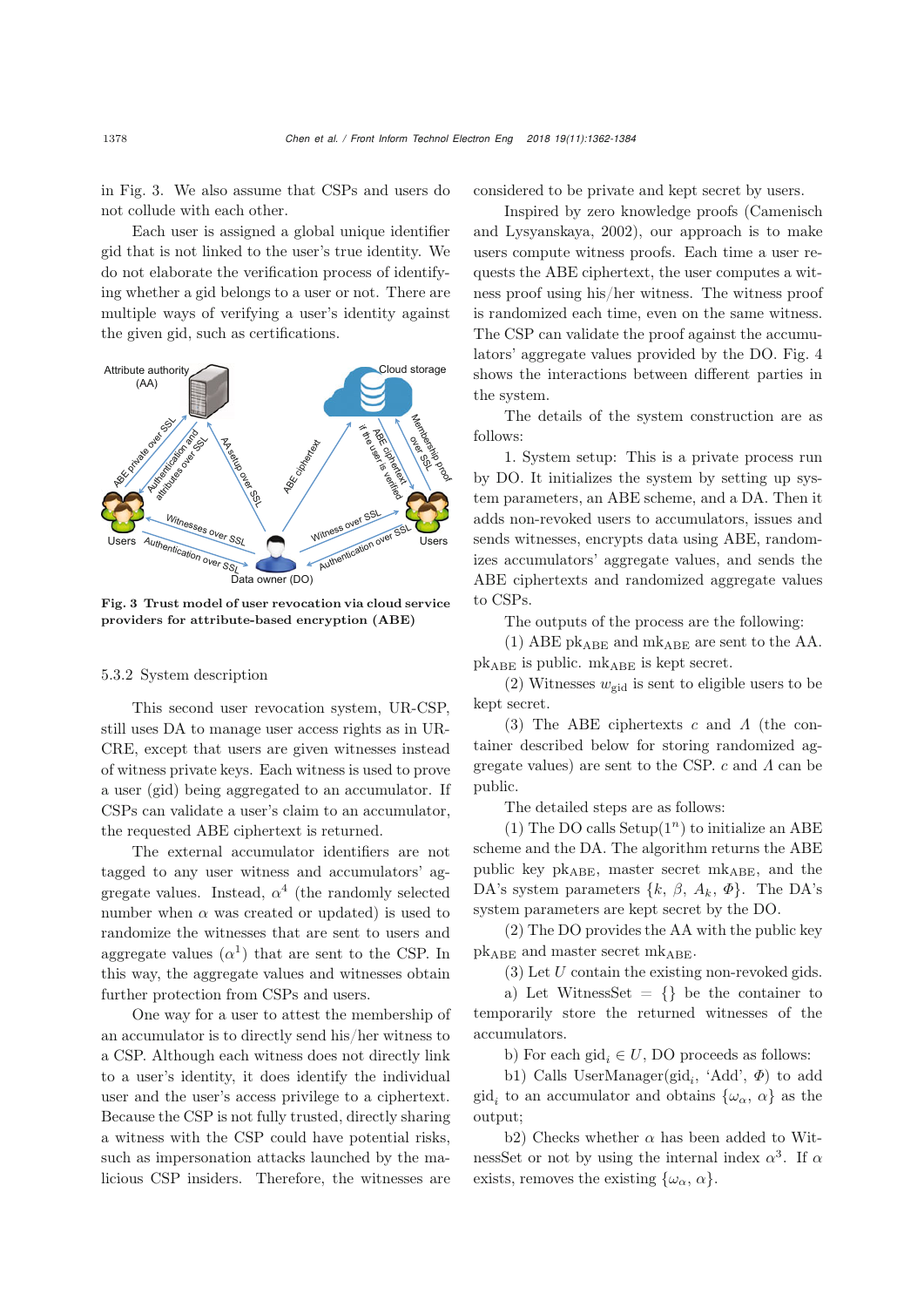

<span id="page-17-0"></span>Fig. 4 Interaction diagram of user revocation via cloud service providers for attribute-based encryption (ABE)

b3) Updates WitnessSet: WitnessSet ← WitnessSet +  $\{\omega_{\alpha}, \alpha\}.$ 

Note: Again, this is a one-time bulk process for adding all users into accumulators.

c) For each  $\{\omega_{\alpha}, \alpha\} \in \text{WitnessSet:}$ 

For each gid<sub>i</sub>  $\in \alpha^2$ , the DO re-computes  $w_{\text{gid}_i} =$ 

 $\{(w_{\rm gid_i}^1)^{\alpha^4}=(w_{\rm gid}^1)^y,\,w_{\rm gid_i}^2\}$  and sends  $w_{\rm gid_i}$  to user  $\text{gid}_i.$ 

(4) The DO calls  $Enc_{ABE}(m, \cdot)$  to encrypt the message  $m$  and obtains ABE ciphertext  $c$ .

 $(5)$  Let  $\Lambda$  be the container to store all the current aggregate values.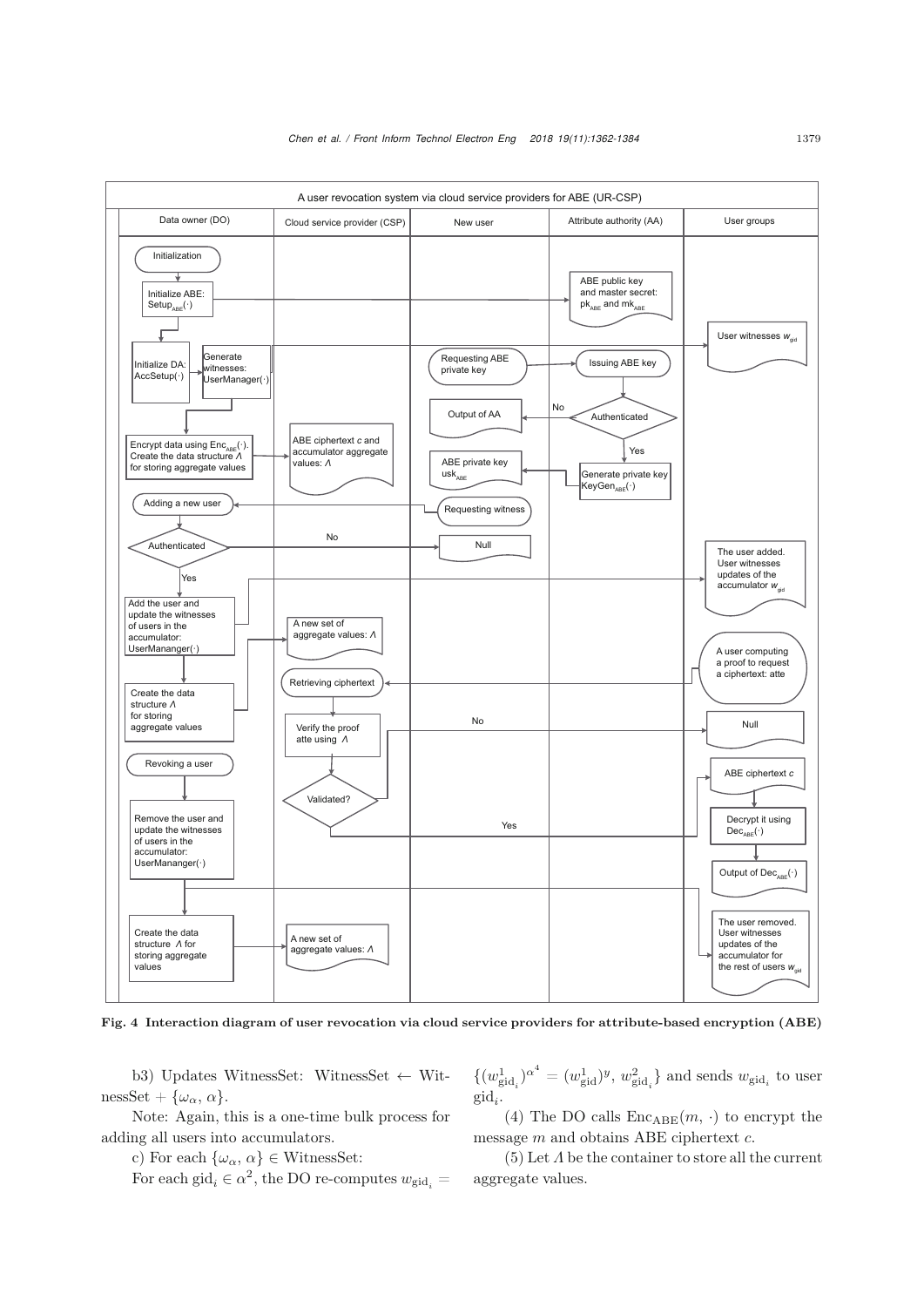For each accumulator  $\alpha_i \in \Phi$ : The DO adds  $v_i$ to  $\Lambda = \Lambda + \{v_i^{y_i}\}\$ , where  $v_i$  is  $\alpha_i^1$  and  $y_i$  is  $\alpha_i^4$ .

We use  $y_i$  to randomize aggregate values.

(6) The DO sends  $\{A, c\}$  to the CSP.

2. The DO adds a new user (gid) to the system. This process is privately run by the DO. It adds the user to an accumulator and updates all users in the accumulator with new witnesses. Then it updates the CSP with the new randomized aggregate values.

The outputs of the process are as follows:

(1) New witnesses of the updated accumulator are sent to users to be kept secret.

(2) Updated  $\Lambda$  is sent to the CSP, and it can be public.

The detailed steps are as follows:

(1) The DO validates and authenticates the user gid.

(2) If the user is eligible:

a) DO calls UserManager(gid, 'Add',  $\Phi$ ) to add gid to an accumulator and has  $\{\omega_{\alpha}, \alpha\}$  returned.

b) For each gid<sub>i</sub>  $\in \alpha^2$ , the DO obtains y from  $\alpha^4$ , re-computes  $w_{\text{gid}_i} = \{ (w_{\text{gid}_i}^1)^y, w_{\text{gid}_i}^2 \}$ , and sends the witness  $w_{\text{gid}_i}$  to the user.

c) Let  $\Lambda = \{\}.$ 

d) For each  $\alpha_i \in \Phi$ , DO adds  $v_i$  to  $\Lambda: \Lambda = \Lambda +$  $\{v_i^{y_i}\}\text{, where } v_i \text{ is } \alpha_i^1 \text{ and } y_i \text{ is } \alpha_i^4.$ 

Note: The updated  $\alpha$  has been included in  $\Phi$ . Therefore, all the aggregate values are currently in  $\Phi$ . Although only one accumulator is updated,  $\Lambda$  is regenerated for the CSP to simply replace the previous one completely.

e) The DO sends Λ to the CSP to replace the previous one.

(3) If the user is not eligible, the DO returns  $\perp$ .

3. A new user (gid) requests an ABE private key. This process is the same as described in the UR-CRE.

The output of the process is one of the following:

(1) The ABE private key usk $_{ABE}$  is kept secret by the user if the user is authenticated.

(2) Otherwise, the output is the output of the AA, which could be  $\perp$  as an example.

The detailed steps are as follows:

(1) The user contacts the AA with his/her attributes.

(2) The AA verifies the user and his/her attributes.

(3) If the user is successfully verified, the AA calls  $KeyGen_{ABE}(\cdot)$  and sends the user usk<sub>ABE</sub>.

(4) Otherwise, the AA outputs its output.

5. A user gid requests an ABE ciphertext. This process consists of the following communications between the CSP and the user:

(1) The user computes a witness proof and sends it to the CSP.

(2) Then, upon obtaining the request and the proof, the CSP checks the proof against the accumulator's aggregate values.

(3) If the proof can be verified, the CSP sends ciphertext  $c$  to the user; otherwise, the CSP returns ⊥.

(4) If the user obtains c back, he/she calls Dec<sub>ABE</sub> to decrypt the data.

The output of this process is one of the following:

(1) Data m, if the user can prove his/her membership and has a valid usk $_{ABE}$ .

(2) Output of Dec<sub>ABE</sub>, if the user can prove his/her membership but does not have a valid  $usk_{ABE}$ .

 $(3) \perp$ , if the user cannot prove his/her membership of an accumulator.

The detailed steps are as follows:

(1) The user gid computes a proof as follows:

a) Randomly select  $\gamma$  uniformly from  $Z_p$  and compute:

$$
atte = e \left( w_{\text{gid}}^1, (w_{\text{gid}}^2)^\gamma \right) = e \left( v^{\frac{y}{\text{gid}} + \beta}, g^{\gamma(\text{gid} + \beta)} \right)
$$
  
=  $e \left( g^{\prod_{\text{sid}_x \in \alpha^2} (\text{gid}_x + \beta)}, g^{\gamma y} \right)$   
=  $e(g, g)^{ry \prod_{\text{gid}_x \in \alpha^2} (\text{sid}_x + \beta)}$ .

b) Compute  $q^{\gamma}$ .

(2) The user gid sends {atte,  $g^{\gamma}$ } to the CSP.

- (3) The CSP validates atte:
- a) For each  $\{v_i^{y_i}\}\in \Lambda$ :

a1) Compute

$$
e(v_i^{y_i}, g^{\gamma}) = e(v_i, g^{y_i \gamma}) = e(g, g)^{ry_i \prod_{\text{gid}_x \in \alpha_i^2} (\text{gid}_x + \beta)}.
$$
  
a2) Check whether

$$
\text{atte} \stackrel{?}{=} e(g, g)^{ry_i} \prod_{\text{gid}_x \in \alpha_i^2} (\text{gid}_x + \beta).
$$

b) If one match is found, ABE ciphertext  $c$  is returned.

c) Otherwise,  $\perp$  is returned.

(4) If c is returned, the user calls  $Dec_{ABE}(c, \cdot)$ to obtain  $m$  if  $sk_{ABE}$  can decrypt  $c$ .

(5) Otherwise, the output depends on the output of  $Dec_{ABE}(c, \cdot)$ .

5. The DO revokes a user gid. This process is privately run by the DO. It removes the user from an accumulator and updates the remaining users with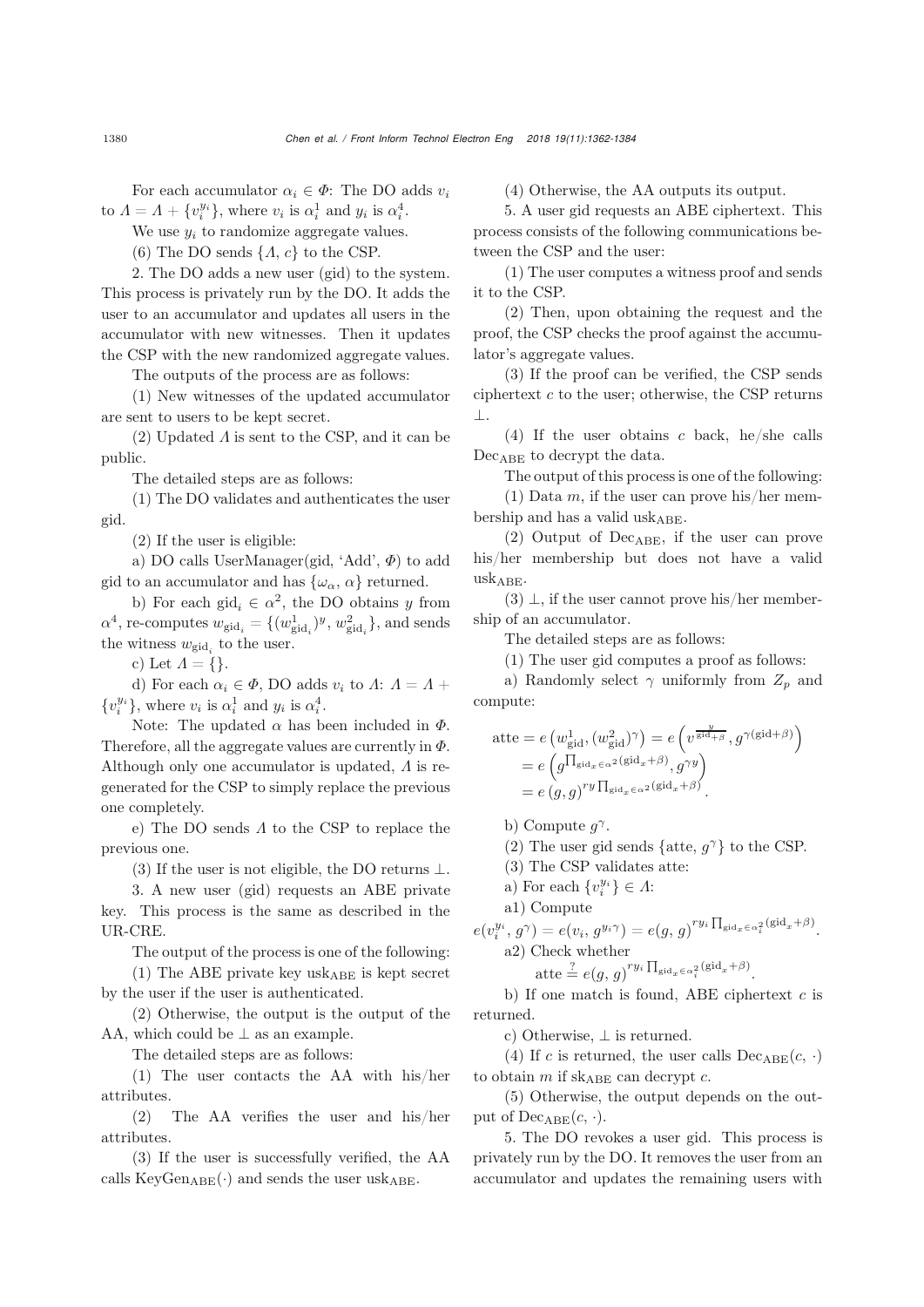new witnesses. The CSP is also provided with the updates.

The outputs of the process are the following:

(1) New witnesses are sent users to be kept secret, if the updated accumulator  $\alpha$  has the remaining users.

(2) Updated  $\Lambda$  is sent to the CSP and can be public.

The detailed steps are as follows:

(1) The DO calls UserManager(gid, 'Delete', Φ) to remove gid from an accumulator and has  $\{\omega_{\alpha}, \alpha\}$ returned.

(2) If  $\alpha^2 \neq \{\}$ :

For each gid<sub>i</sub>  $\in \alpha^2$ , the DO obtains the random number y from  $\alpha^4$ , re-computes  $w_{\text{gid}_i} = \{ (w_{\text{gid}_i}^1)^y,$  $w_{\text{gid}_i}^2$ , and sends the witness  $w_{\text{gid}_i}$  to the user  $\text{gid}_i$ . (3) Let  $\Lambda = \{\}.$ 

(4) For each  $\alpha_i \in \Phi$ , the DO computes  $v_i^{y_i}$  and adds it to  $\Lambda: \Lambda = \Lambda + \{v_i^{y_i}\}\text{, where } v_i \text{ is } \alpha_i^1 \text{ and } y_i \text{ is }$  $\alpha_i^4$ .

(5) The DO sends Λ to the CSP to replace the previous one.

#### 5.3.3 Security analysis

Because the UR-CSP is still built on top of an ABE scheme and leverages a DA to achieve dynamic and anonymous user revocation, the fundamental security of UR-CSP still relies on the security of ABE and the DA. We assume that:

1. The selected ABE scheme is at least CPAsecure.

2. The DA, which is built out of the scheme proposed by [Au et al.](#page-21-21) [\(2009](#page-21-21)), is secure against witness forgeability and provides anonymity of elements aggregated into accumulators.

UR-CSP aims to achieve similar goals to the previous system UR-CRE:

(1) A revoked user cannot decrypt ABE ciphertexts after the revocation.

(2) CSPs can anonymously identify revoked users during the ciphertext retrieval process.

These goals require the same security as for UR-CRE:

(1) Dynamic user revocation: Revoked users having valid ABE private keys are prevented from accessing any ABE ciphertext after revocation.

(2) Ciphertext indistinguishability: The ABE ciphertext should remain indistinguishable against eavesdropping attacks.

(3) Unforgeability: Users should not be able to forge their witnesses to prove the membership of an accumulator.

(4) Anonymity: Users remain anonymous to CSPs in any user identification and data retrieval request.

The detailed analysis is as follows:

1. Security of dynamic user revocation

Assume a revoked user still holds a valid ABE private key for decryption. Then the system prevents the user from accessing the ABE ciphertext as follows:

(1) When the user (gid) is revoked, the DO removes the gid from its accumulator. Supposing that  $\alpha$  is the accumulator, the external randomizing number  $\alpha^4$  is re-selected and the aggregate value  $\alpha^1$  is recalculated. Let  $y'$  and  $v'$  denote the updated values of  $\alpha^4$  and  $\alpha^1$ , respectively. Each of the remaining users gid $_i \in \alpha^2$  receives a new witness  $w'_{\text{gid}_i}$  randomized by  $y'$ :

$$
w'_{\text{gid}_i} = \left\{ w'_{\text{gid}_i} = v^{'} \frac{y'}{\text{sid}_{i+\beta}}, w'_{\text{gid}_i}^2 = g^{\text{gid}_i + \beta} \right\}.
$$

The CSP is also updated with a new Λ (containing  $(v')^{y'}$ ).

(2) The revoked user (gid) is not given any new or updated witness. Suppose that the revoked user has the 'old' witness and is denoted as follows:  $w_{\text{gid}} =$  $\left\{w_{\text{gid}}^1=v^{\frac{y}{\text{sid}_i+\beta}}=g^{\frac{y(\prod_{\text{gid}_i\in\alpha(\text{sid}_i+\beta))}}{\text{gid}+\beta}},\ w_{\text{gid}}^2=g^{\text{sid}+\beta}\right\},\$ where  $y$  and  $v$  are the 'old' values.

a) Based on the DLP assumption, the user cannot extract  $\frac{y \prod_{\text{gid}_x \in \alpha} (\text{gid}_x + \beta)}{\text{gid} + \beta}$  and  $\text{gid} + \beta$  from his/her witness.

b) Suppose the user computes  $e(w_{\text{gid}}^1, w_{\text{gid}}^2)$  to obtain  $e(g,g)^{y\prod_{\text{gid}_x\subseteq\alpha}(\text{gid}_x+\beta)}$ .  $y\prod_{\text{gid}_x\in\prod\alpha}(\text{gid}_x+\beta)$ cannot be extracted based on the DLP assumption, nor the original aggregate value  $v$ . Because the DA's system parameters and data structures are kept secret from users, the user is prevented from computing  $v'.$ 

c) Based on the witness unforgebility of DA, the user cannot forge a witness of any accumulator.

d) Suppose that the user assumes him/her to be the only one removed from the accumulator. The user tries to forge a proof (atte) by randomly selecting  $\gamma'$  and uses only  $w_{\text{gid}}^1$  as atte =  $e(w_{\text{gid}}^1,$  $(g)^{\gamma'}$ ) =  $e(g, g)^{r'y \prod_{\text{gid}_x \in \alpha} (\text{gid}_x + \beta)}$ . Because y has been changed to  $y'$ , which is randomly selected and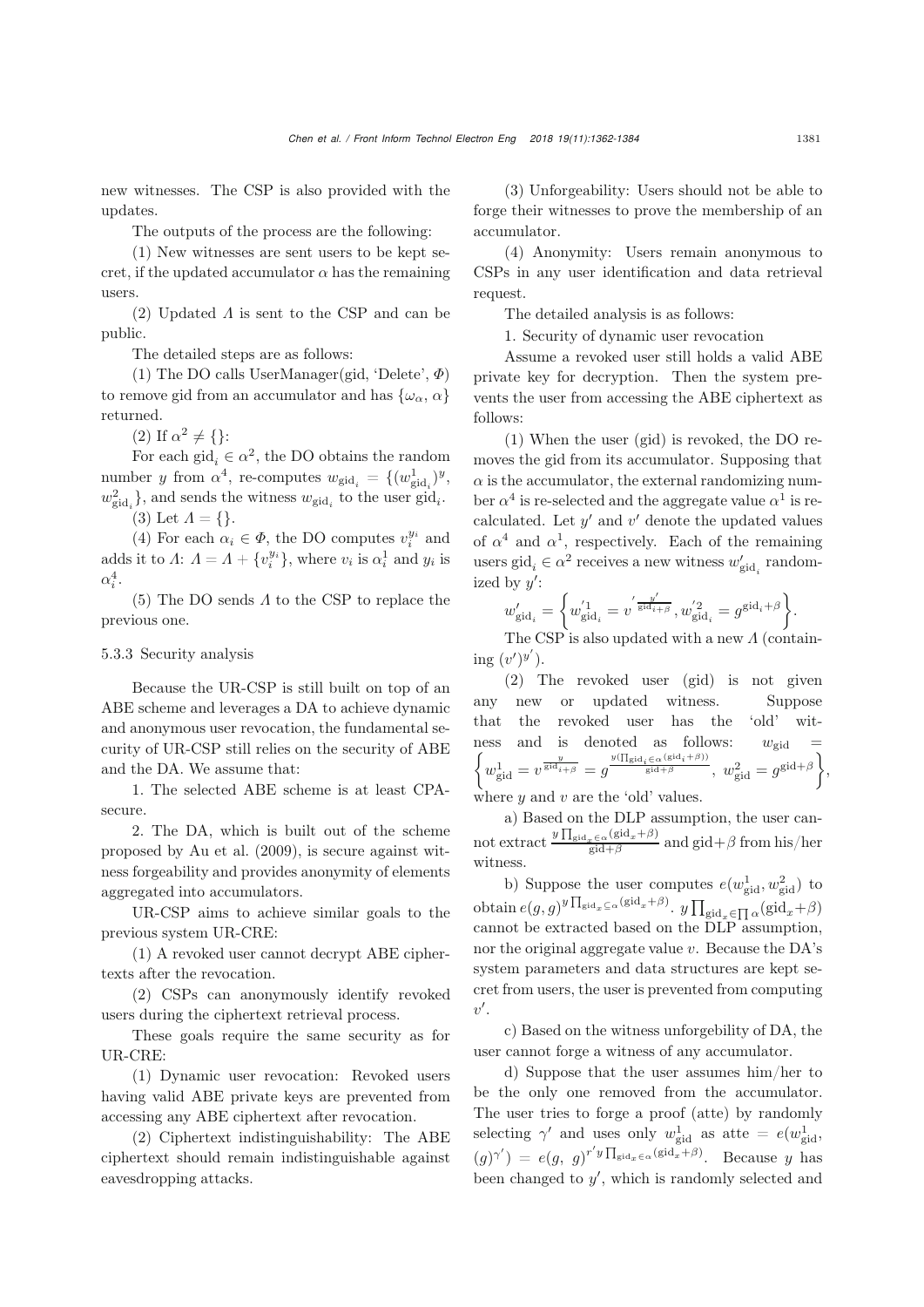kept secret by the DO, the atte cannot be correctly validated.

Based on the above analysis, the revoked user cannot generate a valid proof to the CSP. He/She is not given any ABE ciphertext after the revocation.

2. Security of ciphertext indistinguishability

Because UR-CSP uses an ABE scheme for data encryption, we assume that the security of ciphertext indistinguishability is provided by the ABE scheme selected by the DO.

3. Security of unforgeability

This security is based on the membership unforgeability of the scheme proposed by [Au et al.](#page-21-21) [\(2009](#page-21-21)). Any user, whether revoked or not, cannot forge a valid witness of an accumulator that does not have the user's gid aggregated in it.

4. Security of anonymity

The user verification process does not need user identities or gids:

(1) Users use witnesses to compute a claim to prove their memberships of a particular accumulator:

 $\text{atte} = e(w_{\text{gid}}^1, (w_{\text{gid}}^2)^\gamma) = e(v^{\frac{y}{\text{gid}+\beta}}, g^{\gamma(\text{gid}+\beta)}) =$  $e(g, g)^{ry\prod_{\text{gid}_x \in \alpha^2}(\text{gid}_x+\beta)}.$ 

 $\gamma$  is randomly chosen each time; therefore, atte is differently formed even using the same witness.

(2) Using the given aggregate values  $Λ=$  $\{\{v_i^{y_i}\}_{1\leq i\leq |\Phi|}\},\,$  the CSP verifies a claim by checking the following:

For each  $v_i^{y_i} \in \Lambda$ : a) Compute  $e(v_i^{y_i}, g^{\gamma}) = e(g, g)^{r y_i \prod_{\text{gid}_x \in \alpha_i^2} (\text{gid}_x + \beta)}.$ b) Check whether atte  $\stackrel{?}{=} e(g, g)^{ry_i} \prod_{\text{gid}_x \in \alpha_i^2} (\text{gid}_x + \beta).$ 

None of the above steps and information will disclose user identities to the CSP. Thus, users remain anonymous to the CSP in the processes of user verification and data retrieval.

Based on the above analysis, we can conclude that the second proposed user revocation system, UR-CSP, has met the security requirements.

## 6 User revocation overhead analysis

We are not aware of any similar system that can generically work with any existing ABE scheme. Thus, we simply compare our two systems in this section (Fig. [5\)](#page-20-0).

The user revocation systems add integration and management overheads. As we can see, the overheads come mainly from the following aspects:

1. accumulator management;

2. user witness or witness private key management;

3. ciphertext re-encryption and re-encryption updates to CSPs;

4. user membership construction and verification;

5. storage required for storing multiple copies of the re-encrypted ciphertext.

UR-CRE has overheads 1, 2, 3, and 5. Overheads 1, 2, and 3 are on the data owner side. CSPs are required only to provide extra storage space for multiple copies of the re-encrypted ABE ciphertexts (overhead 5). The data owner can be a potential bottleneck for updates and witness private key management. However, the performance and scalability can be greatly improved by delegating the witness private key updates and ciphertext re-encryption to a trusted party or servers. Transferring updates to users and CSPs can also be out-of-band.

UR-CSP has the overheads 1, 2, and 4. Overheads 1 and 2 are still on the data owner side, but the data owner does not need to re-encrypt ABE ciphertexts. The data owner can still be a bottleneck in managing accumulators and witness updates.

| User revocation system | Data owner management                                                                                                  | Storage required at a CSP            | User witness or key refreshing                                     | Data retrieval                                                            |
|------------------------|------------------------------------------------------------------------------------------------------------------------|--------------------------------------|--------------------------------------------------------------------|---------------------------------------------------------------------------|
| UR-CRE                 | 1. Accumulator management<br>2. User witness key management<br>3. ABE ciphertext re-encryptions<br>and updates to CSPs | Multiple copies of ABE<br>ciphertext | The witness keys and key<br>updates provided by the<br>data owner  | The re-encrypted<br>ciphertext sent to the user                           |
| UR-CSP                 | 1. Accumulator management<br>2. User witness management<br>3. Accumulator value updates<br>to CSPs                     | One copy of ABE ciphertext           | The witnesses and witness<br>updates provided by the<br>data owner | 1. User verification CSPs<br>2. ABE ciphertext sent to<br>a verified user |

<span id="page-20-0"></span>Fig. 5 Overhead comparison of user revocation systems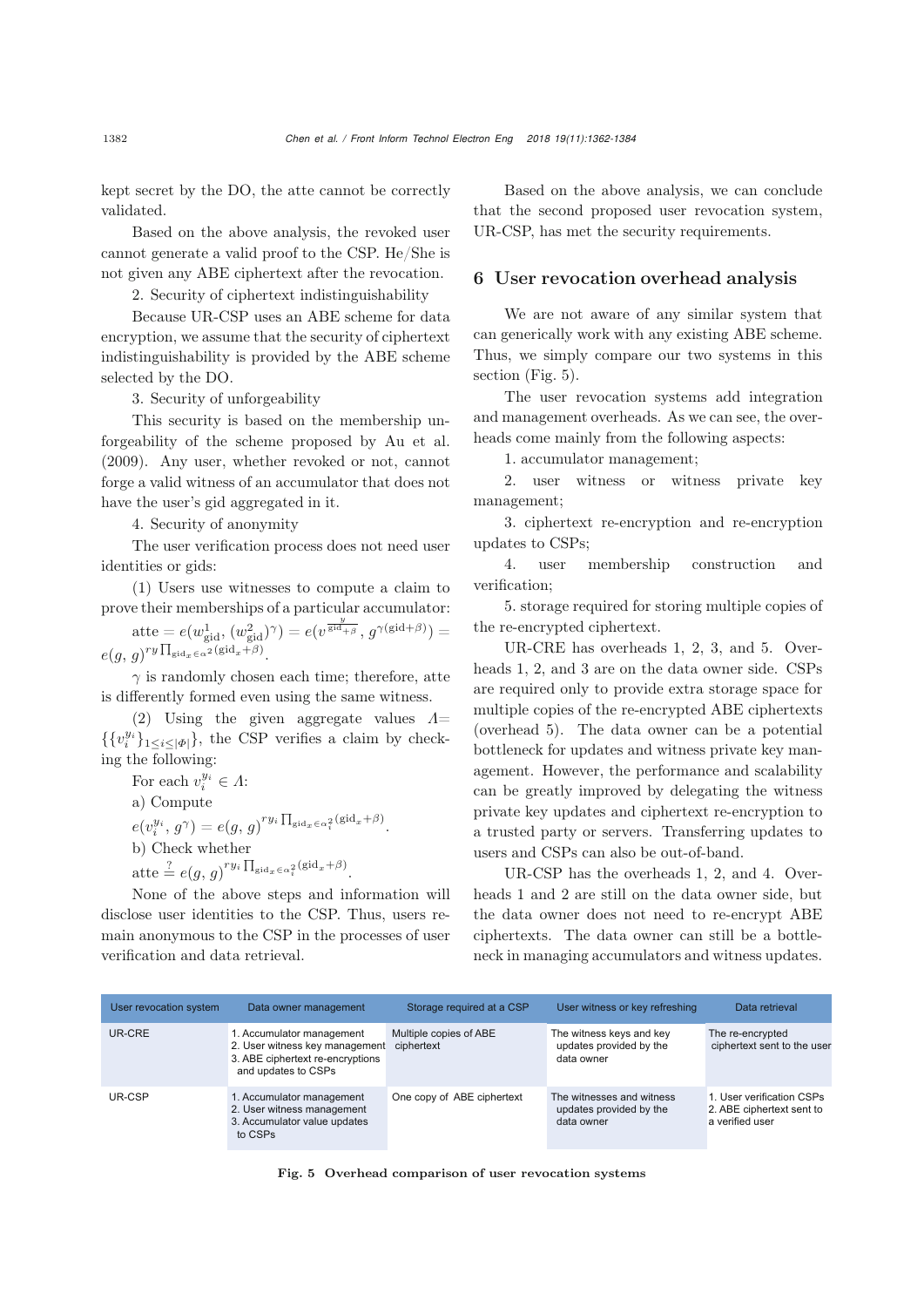Delegation can still be an implementation strategy to reduce the bottleneck. Only one copy of ABE ciphertext is stored at the CSP. However, ciphertext retrieval is a protocol of the user membership verification process (overhead 4). It requires a user to construct a proof for a CSP to validate the proof every time. CSPs are required to be semi-trusted to perform user membership verification. This trust is not required in UR-CRE.

Overall, the overheads of UR-CSP appear to be more evenly distributed compared to UR-CRE. It is slightly more scalable than UR-CRE, but UR-CRE can improve the scalability by delegating the tasks and computations.

# 7 Conclusions

In this paper, we have proposed two dynamic user revocation systems for ABE schemes. Our systems are generic and can be directly applied to any ABE scheme. We have built user privacy protection into the data retrieval process, making ABE schemes more suitable and practical for deployment in untrusted cloud storage systems.

#### References

- <span id="page-21-12"></span>Attrapadung N, Libert B, de Panafieu E, 2011. Expressive key-policy attribute-based encryption with constant-size ciphertexts. *LNCS*, 6571:90-108. https://doi.org/10.1007/978-3-642-19379-8\_6
- <span id="page-21-15"></span>Attrapadung N, Herranz J, Laguillaumie F, et al., 2012. Attribute-based encryption schemes with constant-size ciphertexts. *Theor Comput Sci*, 422(9):15-38. https://doi.org/10.1016/j.tcs.2011.12.004
- <span id="page-21-21"></span>Au MH, Tsang PP, Susilo W, et al., 2009. Dynamic universal accumulators for DDH groups and their application to attribute-based anonymous credential systems. *LNCS*, 5473:295-308.

https://doi.org/10.1007/978-3-642-00862-7\_20

<span id="page-21-19"></span>Benaloh J, de Mare M, 1993. One-way accumulators: a decentralized alternative to digital signatures. *LNCS*, 765:274-285.

https://doi.org/10.1007/3-540-48285-7\_24

- <span id="page-21-6"></span>Bethencourt J, Sahai A, Waters B, 2007. Ciphertext-policy attribute-based encryption. Proc IEEE Symp on Security and Privacy, p.321-334. https://doi.org/10.1109/SP.2007.11
- <span id="page-21-4"></span>Boneh D, Franklin M, 2003. Identity-based encryption from the Weil pairing. *SIAM J Comput*, 32(3):586-615. https://doi.org/10.1137/S0097539701398521

<span id="page-21-22"></span>Brickell E, Camenisch J, Chen LQ, 2004. Direct anonymous attestation. Proc 11th ACM Conf on Computer and Communications Security, p.132-145. https://doi.org/10.1145/1030083.1030103

<span id="page-21-20"></span>Camenisch J, Lysyanskaya A, 2002. Dynamic accumulators and application to efficient revocation of anonymous credentials. *LNCS*, 2442:61-76.

https://doi.org/10.1007/3-540-45708-9\_5

- <span id="page-21-9"></span>Canetti R, Halevi S, Katz J, 2004. Chosen-ciphertext security from identity-based encryption. *LNCS*, 3027:207-222. https://doi.org/10.1007/978-3-540-24676-3\_13
- <span id="page-21-1"></span>Carroll M, van der Merwe A, Kotzé P, 2011. Secure cloud computing: benefits, risks and controls. Information Security South Africa, p.1-9.
- https://doi.org/10.1109/ISSA.2011.6027519 Chase M, 2007. Multi-authority attribute based encryption.
- <span id="page-21-16"></span>Proc  $4<sup>th</sup>$  Conf on Theory of Cryptography, p.515-534. https://doi.org/10.1007/978-3-540-70936-7\_28
- <span id="page-21-17"></span>Chase M, Chow SS, 2009. Improving privacy and security in multi-authority attribute-based encryption. Proc 16th ACM Conf on Computer and Communications Security, p.121-130. https://doi.org/10.1145/1653662.1653678
- <span id="page-21-14"></span>Chen C, Zhang ZF, Feng DG, 2011. Efficient ciphertext policy attribute-based encryption with constantsize ciphertext and constant computation-cost. *LNCS*, 6980:84-101.

https://doi.org/10.1007/978-3-642-24316-5\_8

- <span id="page-21-13"></span>Chen C, Chen J, Lim HW, et al., 2013. Fully secure attributebased systems with short ciphertexts/signatures and threshold access structures. *LNCS*, 7779:50-67. https://doi.org/10.1007/978-3-642-36095-4\_4
- <span id="page-21-8"></span>Cheung L, Newport C, 2007. Provably secure ciphertext policy ABE. Proc 14th ACM Conf on Computer and Communications Security, p.456-465. https://doi.org/10.1145/1315245.1315302
- <span id="page-21-3"></span>Chow R, Golle P, Jakobsson M, et al., 2009. Controlling data in the cloud: outsourcing computation without outsourcing control. Proc ACM Cloud Computing Security Workshop, p.85-90. https://doi.org/10.1145/1655008.1655020
- <span id="page-21-10"></span>Emura K, Miyaji A, Nomura A, et al., 2009. A ciphertextpolicy attribute-based encryption scheme with constant ciphertext length. *LNCS*, 5451:13-23. https://doi.org/10.1007/978-3-642-00843-6\_2
- <span id="page-21-2"></span>Gibson J, Rondeau R, Eveleig D, et al., 2012. Benefits and challenges of three cloud computing service models. 4th Int Conf on Computational Aspects of Social Networks, p.198-205.

https://doi.org/10.1109/CASoN.2012.6412402

<span id="page-21-5"></span>Goyal V, Pandey O, Sahai A, et al., 2006. Attribute-based encryption for fine-grained access control of encrypted data. Proc 13th ACM Conf on Computer and Communications Security, p.89-98.

https://doi.org/10.1145/1180405.1180418

- <span id="page-21-7"></span>Goyal V, Jain A, Pandey O, et al., 2008. Bounded ciphertext policy attribute based encryption. *LNCS*, 5126:579-591. https://doi.org/10.1007/978-3-540-70583-3\_47
- <span id="page-21-18"></span>Han JG, Susilo W, Mu Y, et al., 2012. Privacypreserving decentralized key-policy attribute-based encryption. *IEEE Trans Parall Distrib Syst*, 23(11):2150- 2162. https://doi.org/10.1109/TPDS.2012.50
- <span id="page-21-0"></span>Hayes B, 2008. Cloud computing. *Commun ACM*, 51(7):9- 11. https://doi.org/10.1145/1342327.1342330
- <span id="page-21-11"></span>Herranz J, Laguillaumie F, Ràfols C, 2010. Constant size ciphertexts in threshold attribute-based encryption. *LNCS*, 6056:19-34.

https://doi.org/10.1007/978-3-642-13013-7\_2